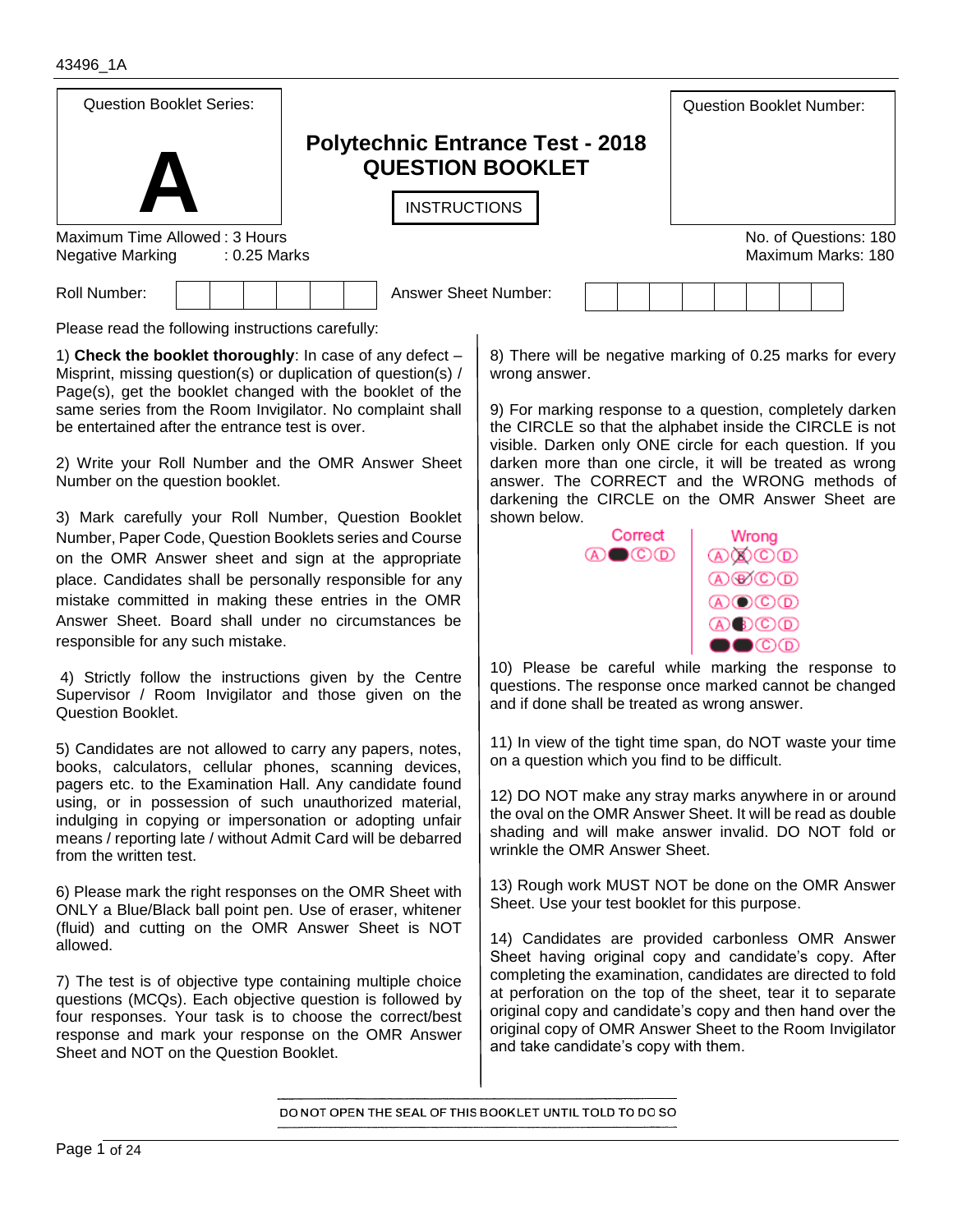| Section 1 – English                                                                    | 5) Complete the sentence by choosing the past perfect<br>tense of the verb given in the brackets. |  |
|----------------------------------------------------------------------------------------|---------------------------------------------------------------------------------------------------|--|
| 1) Choose the correct pattern for the given sentence.                                  | Tina went to the party, after she _______<br>(finish) her<br>assignment.                          |  |
| When he was seven, Ganguly moved to Delhi.                                             |                                                                                                   |  |
|                                                                                        | A) had finished                                                                                   |  |
| A) Subject+Verb                                                                        | B) finished                                                                                       |  |
| B) Subject+Verb+Indirect Object                                                        | C) has finished                                                                                   |  |
| C) Object+Subject+Verb                                                                 | D) having finished                                                                                |  |
| D) Adjunct+Subject+Object+Adjunct                                                      |                                                                                                   |  |
| 2) Choose the correct pattern for the given sentence.                                  | 6) Complete the sentence by choosing the correct<br>pronoun.                                      |  |
| Meeta cooks deliciously.                                                               | is the book I left in your house.                                                                 |  |
| A) Subject+Verb+Object                                                                 | A) Those                                                                                          |  |
| B) Subject+Verb                                                                        | B) This                                                                                           |  |
| C) Subject+Verb+Adverb                                                                 | C) These                                                                                          |  |
| D) Subject+Verb+Indirect Object                                                        | D) Whose                                                                                          |  |
| 3) Complete the sentence with the infinitive form of the<br>verb.                      | 7) Choose the suitable modal to complete the sentence.                                            |  |
|                                                                                        | You _______ talk badly of our teacher.                                                            |  |
| They set off early from their home ________ traffic.                                   |                                                                                                   |  |
| A) to capture                                                                          | A) should                                                                                         |  |
| B) to avoid                                                                            | B) would                                                                                          |  |
| C) to blocking                                                                         | C) shouldn't                                                                                      |  |
| D) to meeting                                                                          | D) wouldn't                                                                                       |  |
| 4) Complete the sentence by choosing the correct<br>pronoun.                           | 8) Select the suitable conjunction to complete the<br>sentence.                                   |  |
| The children do not like Hindi movies so, this video is not<br>for ________.<br>A) him | He said that he'll call me, ______ he arrives at the<br>destination.                              |  |
|                                                                                        | A) after                                                                                          |  |
| B) you                                                                                 | B) and                                                                                            |  |
| C) her                                                                                 | C) although                                                                                       |  |
| D) them                                                                                |                                                                                                   |  |

D) or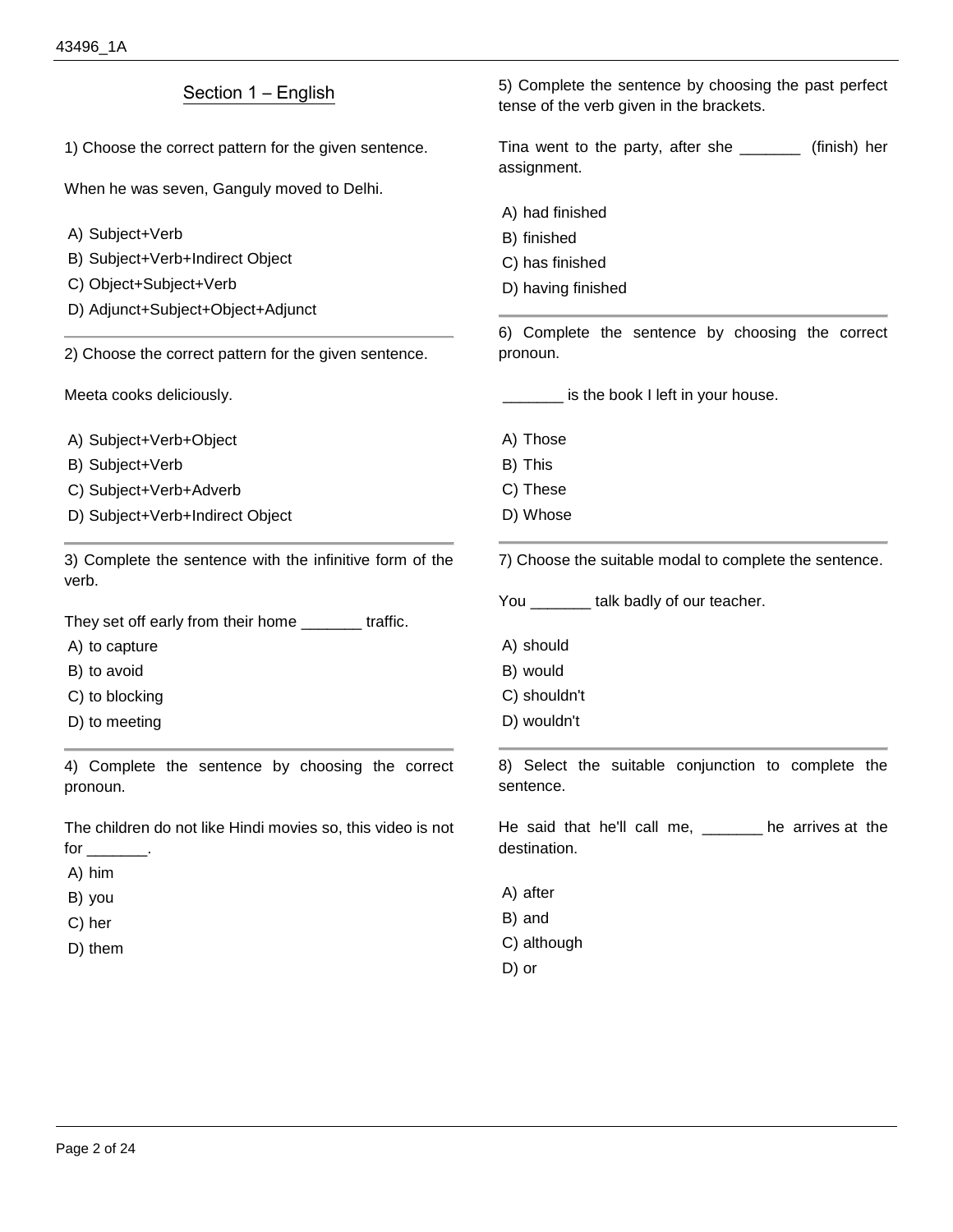9) Select the correct conjunction to join the sentence. he was cleaning the dishes, she was cooking the food. A) After B) While C) Once D) Or 10) Choose the sentence with the pattern: Subject+Verb+Object+Adverb A) I love a sunny day. B) I like moderate weather, very much. C) It is a fantastic day. D) Moderate weather is good. 11) Choose the sentence that has the pattern: Subject+Verb+Indirect Object+Direct Object. A) My friend sent me a present. B) Birds fly in the sky. C) The officer wants to retire. D) The flower is beautiful. 12) Identify the clause in the underlined part of the sentence. He is healthy, because he eats healthy food. A) relative B) independent C) dependent D) noun 13) Choose the suitable conjunction to join the sentence. He ran the marathon, \_\_\_\_\_\_\_ his ankle was injured. A) as B) because C) or D) although 14) Choose the suitable modal to complete the sentence. Be careful, the kids swallow these small objects. A) couldn't B) should C) would D) may 15) Choose the correct modal to complete the sentence. There are plenty of vegetables in the refrigerator; you\_\_\_\_\_\_\_ buy any. A) wouldn't B) couldn't C) should D) needn't 16) Identify the sentence that is in Reported Speech. He said, " I like this movie." A) He said that he liked that movie. B) He said that he liked this movie. C) He said he liked this movie. D) He said that he liked a movie. 17) Complete the sentence by choosing the correct pronoun. The car is \_\_\_\_\_\_\_ ; I bought it yesterday. A) my B) her C) him D) mine 18) Choose the correct conjunction to join the sentence. I don't like sugar in my coffee \_\_\_\_\_\_\_ I like milk in it. A) and B) or C) so D) but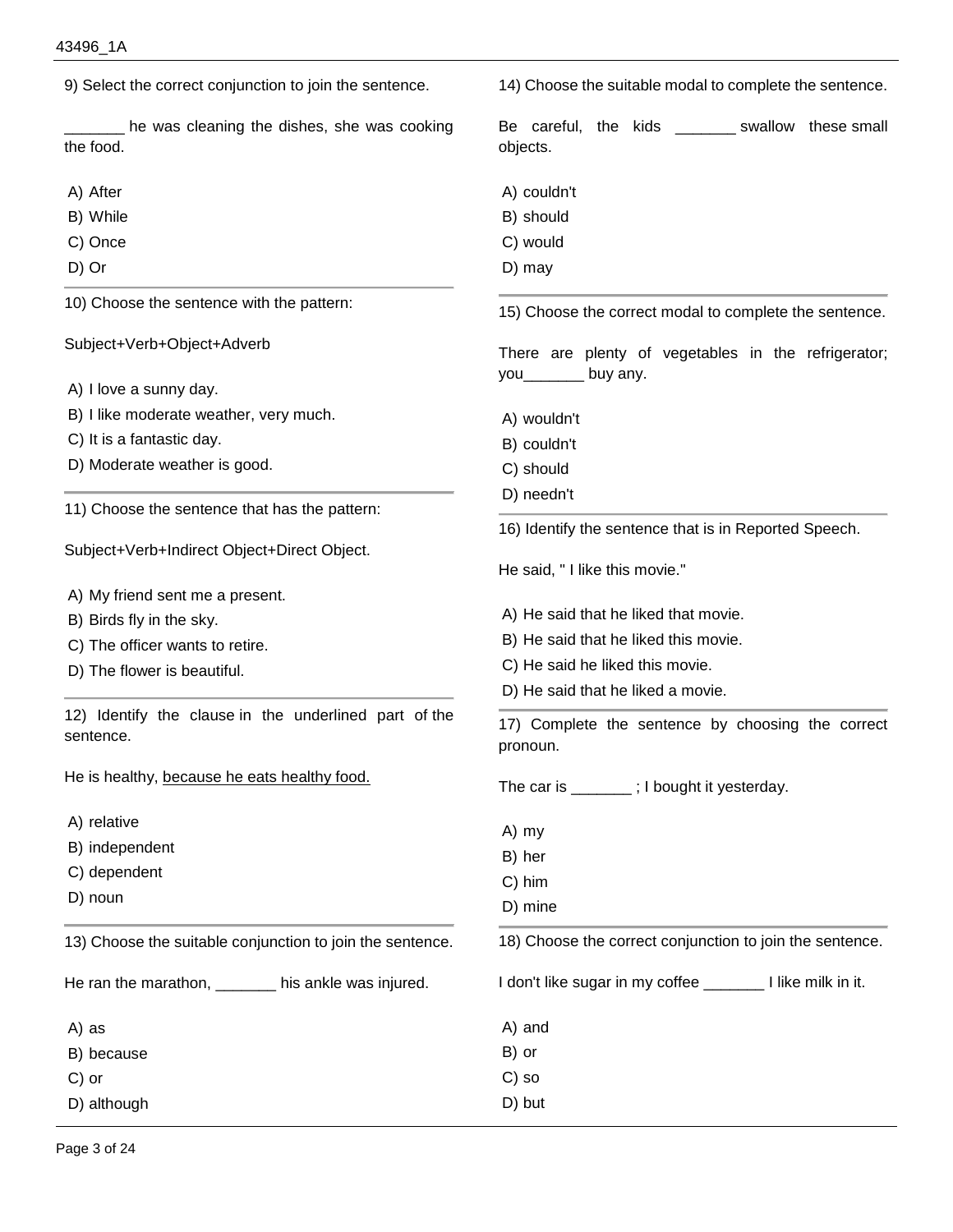19) Identify the sentence that is in the reported speech.

She said,"I will water the plants".

- A) She said I would water the plants.
- B) She said that she will water the plants.
- C) She said that she would water the plants.
- D) She said she would water the plants.

20) Complete the sentence by choosing the past perfect tense of the verb given in the brackets.

She \_\_\_\_\_\_\_ (be) to Mumbai before 2016.

- A) have not been
- B) has been going
- C) had not been
- D) has been

21) Identify the clause in the underlined part of the sentence.

Sheena played with her baby brother, before she left to school.

- A) dependent
- B) independent
- C) relative
- D) adverbial

22) Choose the correct sentence with the pattern:

Adjunct+Subject+Verb+Indirect Object+ Direct Object+Adjunct

- A) The dog ran across the farm.
- B) The cows wandered, all around the field.
- C) The judge punished the criminal.
- D) At the beginning of the race, the driver showed his partner the route, on his mobile.

23) Identify the clause in the underlined part of the sentence.

They decided to go to the park, although the weather was not very good.

- A) relative
- B) adverbial
- C) dependent
- D) independent

24) Identify the sentence that is in reported speech.

He said, "I was playing video games, when the house caught fire".

- A) He said that the house caught fire, when I was playing the video games.
- B) He said that he had been playing video games, when the house caught fire.
- C) He said that he was playing video games, when the house caught fire.
- D) He said he is playing video games, when the house caught fire.
- 25) Choose the correct modal to complete the sentence.
- You \_\_\_\_\_\_\_\_ stop when the traffic light is red.
- A) musn't
- B) could
- C) need
- D) must

26) Choose the infinitive form to complete the sentence.

He went to the Automated Teller Machine(ATM) \_\_\_\_\_\_ some money.

- A) to draw
- B) saving
- C) counting
- D) to supplying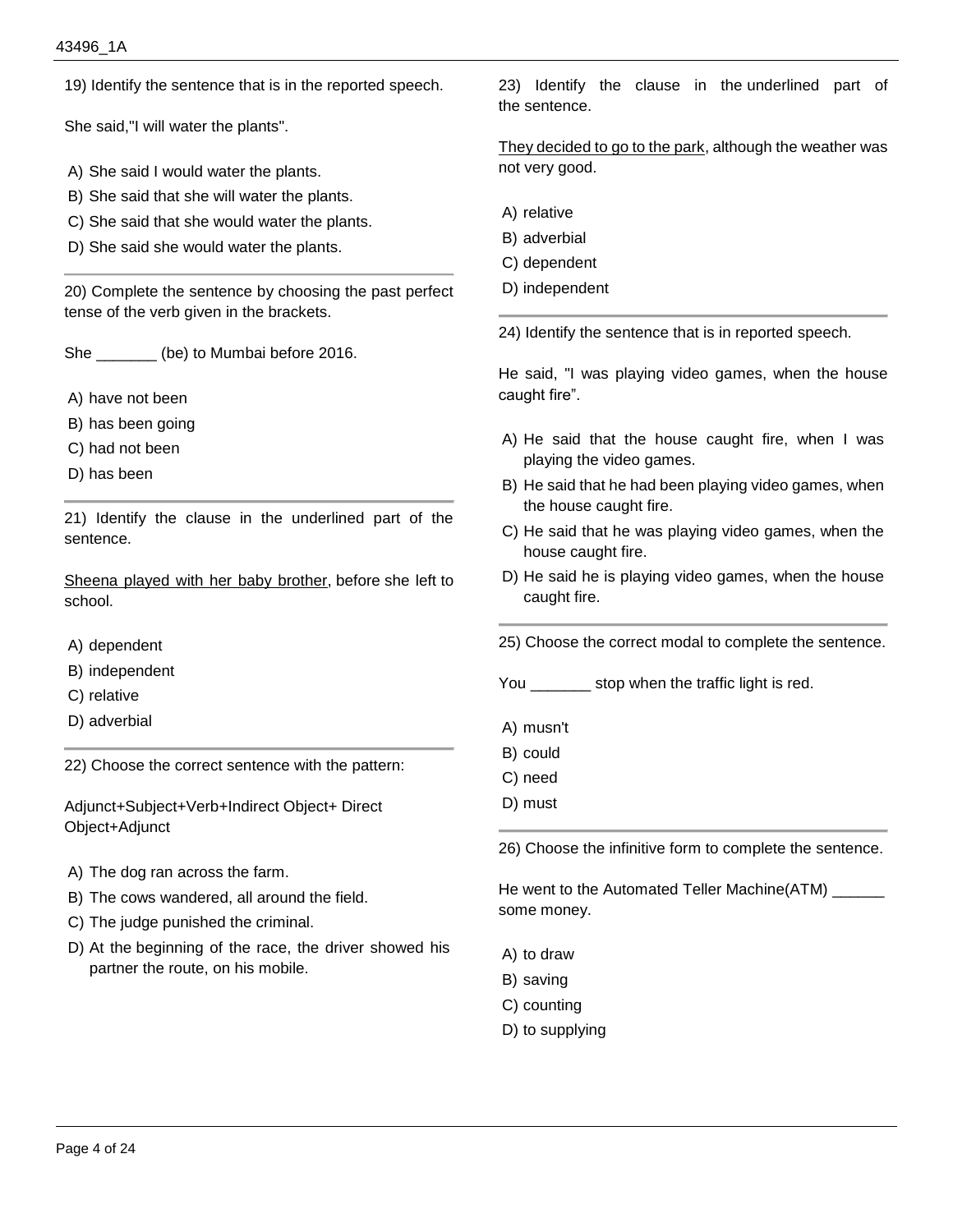27) Complete the sentence by choosing the past perfect tense of the verb given in the brackets.

The children picked up the mangoes that (fall) from the trees.

A) have fallen

B) had fallen

- C) fell
- D) have been falling

28) Complete the sentence by choosing the infinitive form of the verb.

It was hard **Lata singing in the party.** 

A) imagining

B) to seeing

C) to imagine

D) hearing

29) Choose the correct pattern for the given sentence.

I wish you happy birthday.

A) Subject+Verb

- B) Subject+Verb+Object
- C) Subject+Verb+Indirect Object+Direct Object
- D) Subject+Verb+Indirect Object

30) Complete the sentence by using the correct pronoun.

horse won the race at the Derby?

- A) What
- B) That
- C) Which
- D) Those

## Section 2 – Physics

31) Which of the following defects can be corrected by using a convex lens eye glasses of appropriate power?

- A) Hypermetropia
- B) Myopia
- C) Presbyopia
- D) Cataract

32) A wire of resistance 40Ω is bent to form a square. The resistance which will be available across the diagonal of that square is

A) 5 Ω

B) 10 Ω

C) 15 Ω

D) 25 Ω

33) The power consumed by a bulb of rating 220 volt and 60 Watt when it is connected to a 110-volt source is

A) 25 W B) 20 W

C) 30 W

D) 15 W

34) The image formed by a converging lens which has a focal length of 20cm and has an object kept at a distance of 50cm will be at a distance of approximately

A) 15 cm

B) 24 cm

- C) 33 cm
- D) 42 cm

35) The amount of electric energy consumed when an electric appliance of 1-watt power is used for 1 hour is known as

- A) One kilowatt-hour
- B) One Watt
- C) One Watt-hour
- D) One Joule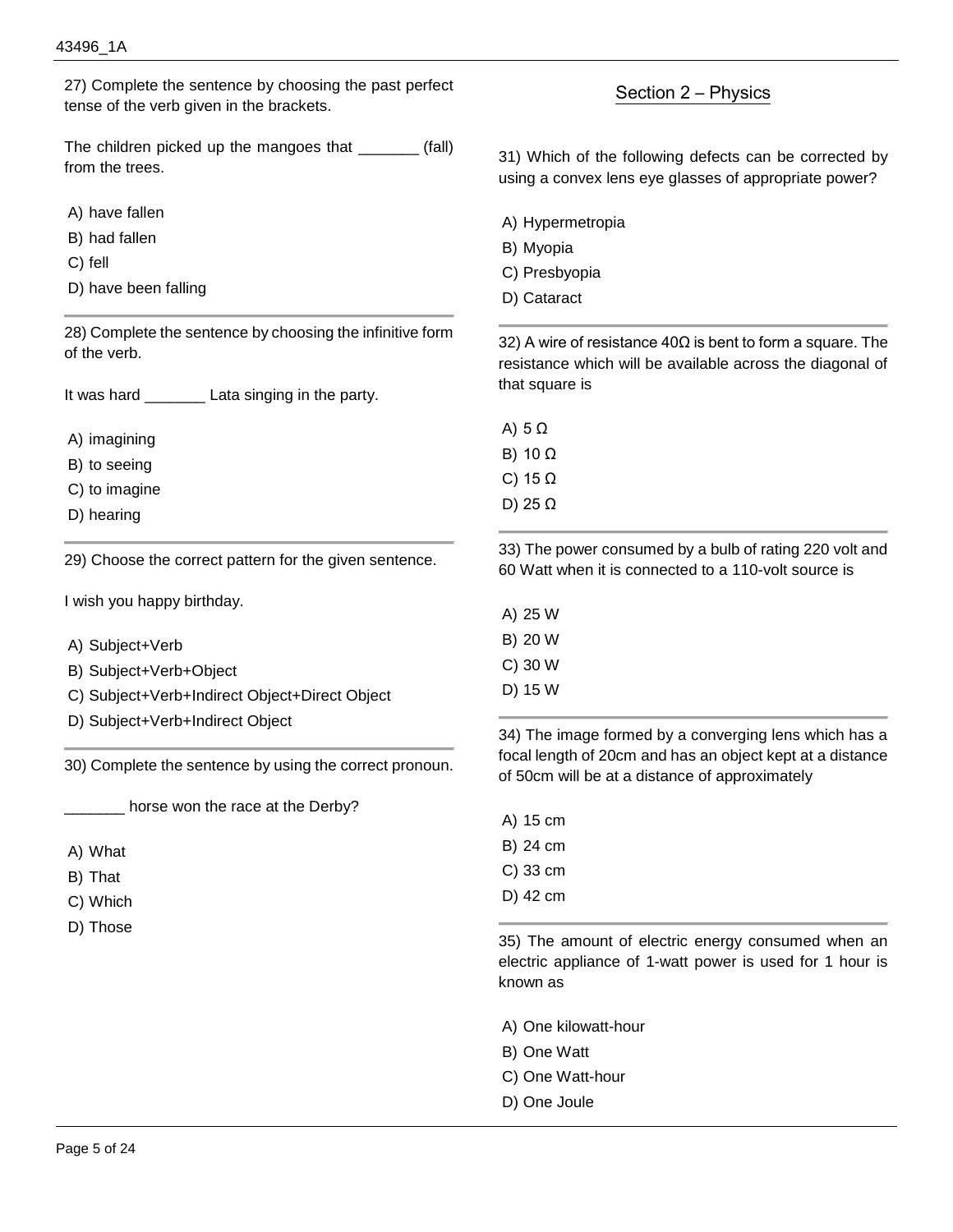36) The relation connecting charge 'Q', potential difference 'V' and work done 'W' is

- A)  $V = W/Q$
- $B) V = Q/W$
- $C)$  W =  $V/Q$
- $D) V = WQ$

37) The current drawn by an electric toaster of power rating 1 kW which is operated in a domestic electric circuit of 220V and 5A is

- A) 1.54 A
- B) 15.4 A
- C) 4.54 A
- D) 44 A

38) A thin membrane which covers the eyeball and acts like a lens to refract the light entering the eye is

A) Retina

B) Aqueous Humour

- C) Cornea
- D) Pupil

39) Two light waves having wavelength 2800 A° and 5600 A° travel through vacuum. The ratio of their velocities are

A) 1:1

- B) 1:2
- C) 2:1
- D) 1:3

40) The focal length of the lens which is used for correcting the distant vision of a person who uses a lens of power -5D is

A) (- 2) cm

B) (5) cm

C) (0.20) cm

D) (- 20) cm

41) The fuel which exists in liquid state at room temperature is

- A) Water gas
- B) Petroleum
- C) Bagasse
- D) Briquettes

42) The substitute for gasoline or propane fuel is

- A) Nuclear energy
- B) Biogas
- C) Freon
- D) Compressed Natural Gas

43) The heat 'H' produced in a conductor which consists of resistance 'R', current 'I' flowing through it for 't' seconds is

A)  $H = I<sup>2</sup>Rt J$  $B) H = IRt$  cal C)  $H = I R<sup>2</sup>t / 4.18 J$ D)  $H = 12Rt/4.18 J$ 

44) The approximate equivalent resistance of a combined circuit which consists of a 12Ω resistance cut into three equal parts and connected in parallel is

| A) 1 Ω   |  |
|----------|--|
| B) 1.3 Ω |  |
| C) 2.5 Ω |  |
| D) 4 Ω   |  |
|          |  |

45) If an electric heater consumes 1250W at 220V, then the electric current in the circuit approximately is

A) 0.18 A B) 2.75 kA C) 3.4 A D) 5.7 A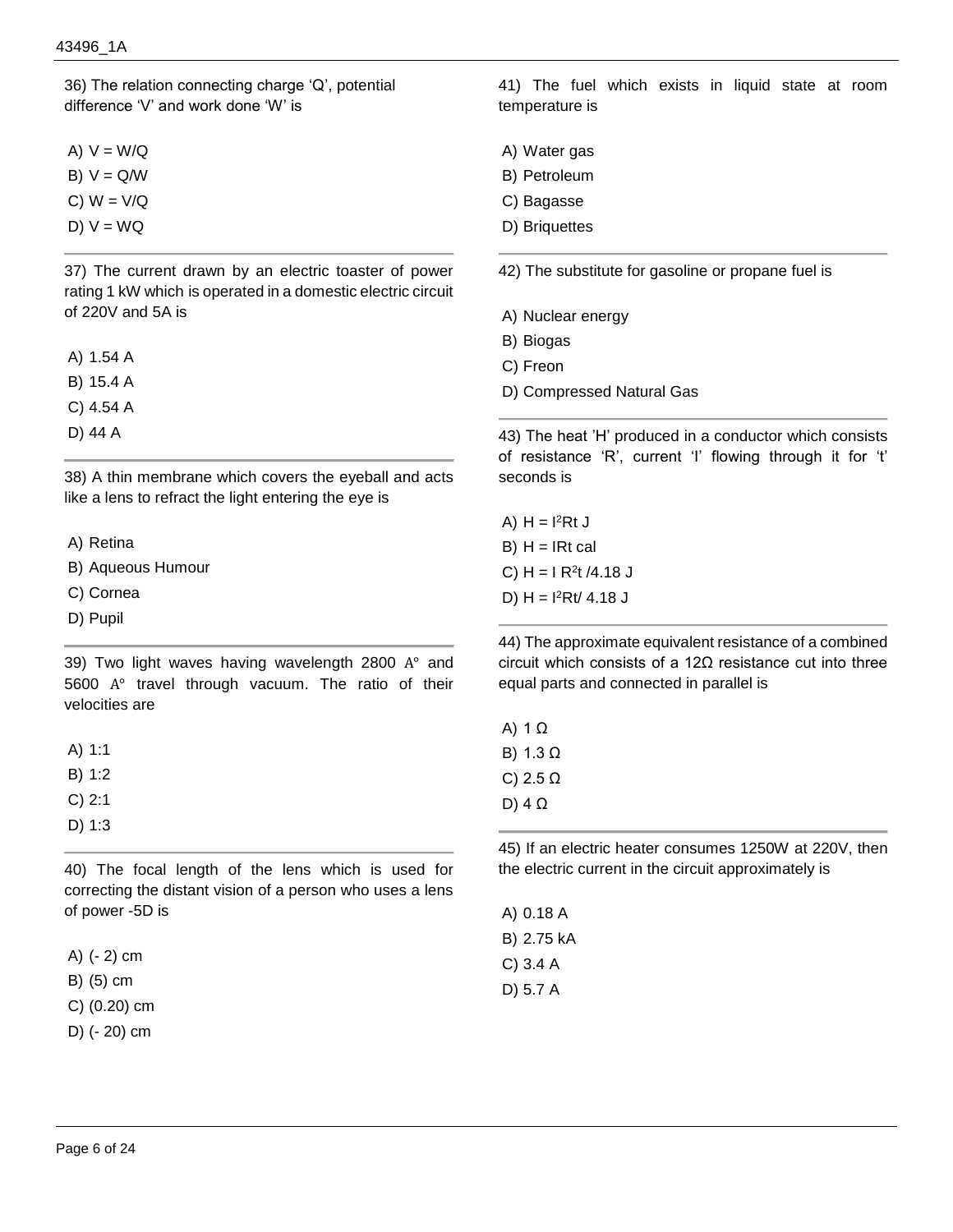46) A circuit consists of an ammeter and a nichrome wire connected in series across a battery. The ammeter reading when the experiment is repeated with a nichrome wire of twice its initial length and same thickness is

- A) Half of the initial
- B) Same as initial
- C) Twice as initial
- D) One-fourth of the initial

47) A mirror which has an object placed at a distance of 20cm from it has an image formed at a distance of 4cm to the right of the mirror. The mirror and the focal length of the mirror used is

- A) Convex, 3cm
- B) Concave, 3cm
- C) Convex, 5cm
- D) Concave, 5cm

48) The number of electrons that will cross any cross-section of a conductor in one second when a current of one Ampere flows through it is

A) 6.25 x 10<sup>18</sup>

- B) 1.6 x 10<sup>18</sup>
- C) 3.2 x 10<sup>18</sup>
- D) 6.45 x 10<sup>18</sup>

49) The percentage change in the resistance of a resistance wire which is stretched uniformly to increase its length by 20 percentage is

A) 14%

- B) 20%
- C) 24%
- D) 44%

50) The linear magnification of a diverging lens of focal length 18cm which forms an image at a distance of 15cm from the lens is

| A) 0.13 |  |
|---------|--|
|---------|--|

- B) 0.16
- C) 2
- D) 3

51) The approximate resistance of the device which has a rating of 220V and 60W is

- A) 200 Ω
- B) 320 Ω
- C) 524 Ω
- D) 806 Ω

52) The type of corrective lens which should be used by a myopic defect person who cannot see objects beyond 1.5m distinctly is

- A) Concave lens
- B) Convex lens
- C) Bifocal lens
- D) Plano- convex lens

53) The energy in kWh consumed by a bulb in 4 hours, if it has a resistance of 100Ω and draws a current of 2A is

- A) 8 kWh
- B) 1.6 kWh
- C) 3.2 kWh
- D) 6.4 kWh

54) An object kept between the focus and centre of curvature of a concave mirror forms a real image beyond the centre of curvature. This position of the mirror is mainly used in

- A) Shaving mirrors
- B) Flood lights
- C) Torches
- D) Solar devices

55) If 'I' is the current flowing through a wire at a given voltage 'V' and if the wire is divided into two equal halves, then the resistance of each half is

A) R/2

- B) 2R
- C) R
- D) R/4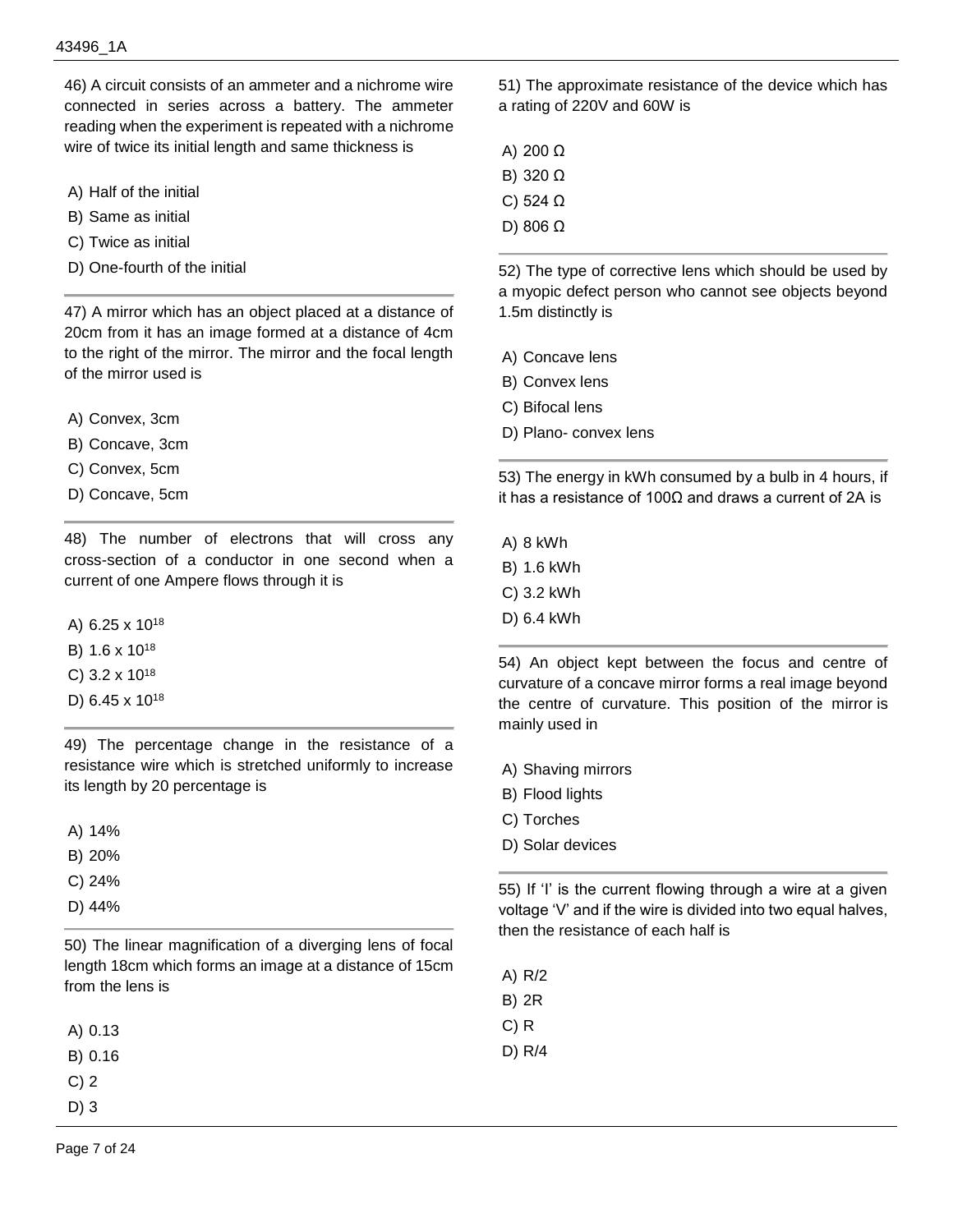56) The position of the object for a converging mirror of radius of curvature 40 cm which forms an erect image which is 4 times the size of the object is

A) -15 cm

B) +15 cm

C) +25 cm

D) -25 cm

57) The refractive index of alcohol is 1.36, water is 1.33, ice is 1.31 and that of kerosene is 1.44. The light will travel faster in

A) ice

B) water

C) alcohol

D) kerosene

58) A tiny magnetic needle when placed above or below a straight conductor deflected, when a current was passed through the conductor. This was observed by

A) Faraday

B) H. C. Oersted

C) Ampere

D) James Maxwell

59) If a net charge 'Q' flows through the matter for a time 't', then the electric current 'I' flowing through it is given by

 $A) I = Qt$ 

 $B)$   $I = Q/t$ 

- $C$ )  $I = t/Q$
- D)  $I = 1/Qt$

60) The main source of energy used in traffic signals or wireless transmission systems in remote locations is

- A) Fossil fuels
- B) Solar cells
- C) Transmitter

D) Solar heater

61) A spherical mirror whose outer curved side is the reflecting surface and inner surface is polished is a

- A) Concave mirror
- B) Plano -concave mirror
- C) Convex mirror
- D) Plane mirror

62) Heat energy generated and stored in the earth is

- A) Wind energy
- B) Nuclear energy
- C) Tidal energy
- D) Geo-thermal energy

63) If the frequency of the light incident on a convex mirror is increased, then the focal length of the mirror will

- A) increase
- B) decrease
- C) become infinite
- D) not change

64) The magnetic field at the centre of a coil of 5 turns which carries a current of 0.1A and has a circular coil of radius 0.10m is

A) 0.314 x 10-7T B) 314 x 10-7T C) 3.14 x 10-7T D) 31.4 x 10-7T

65) A cylindrical coil containing several number of close turns of insulated wire whose length is greater than its radius is a

A) electromagnet

- B) solenoid
- C) bar magnet
- D) motor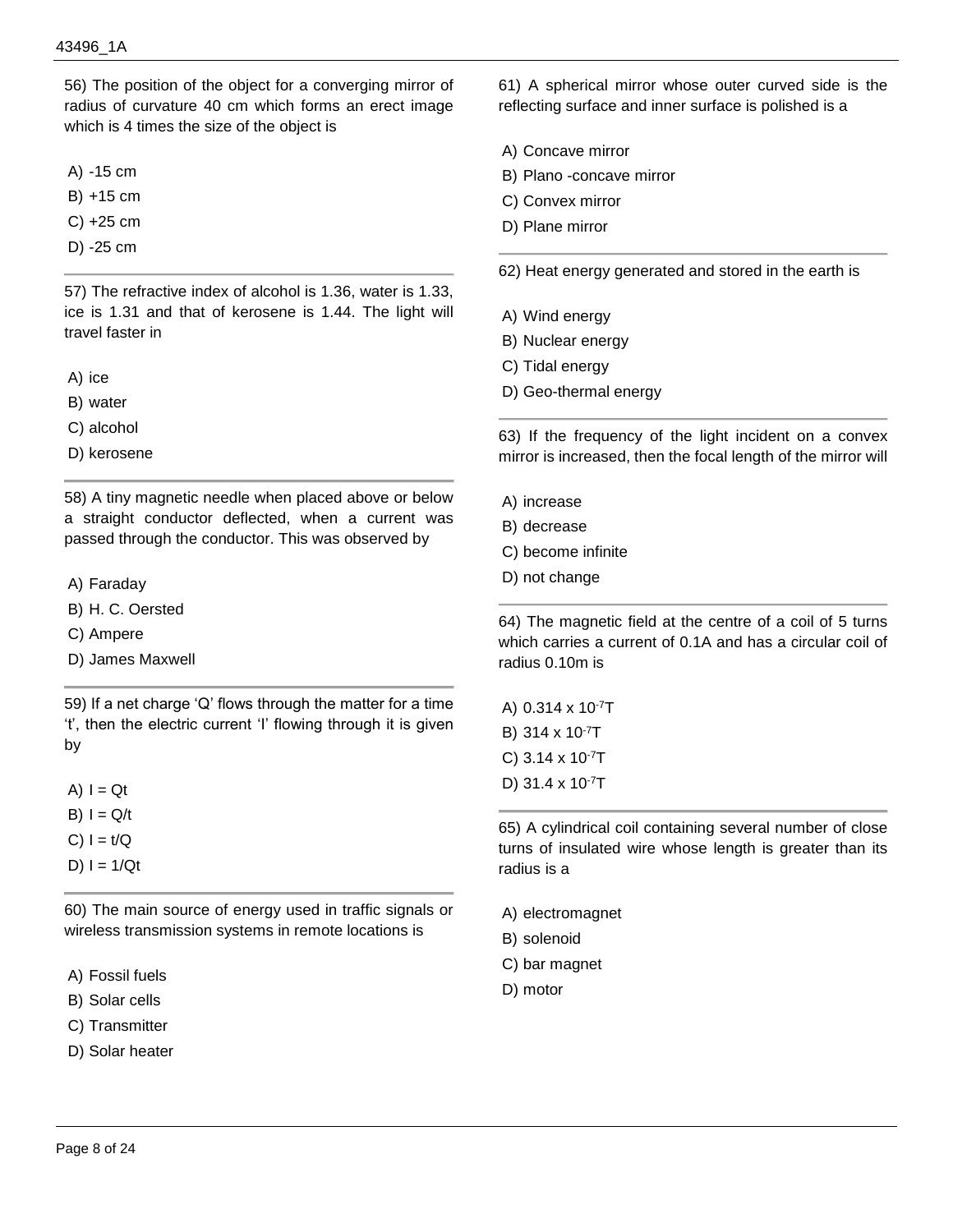66) The device which works on the phenomenon in which induced current is produced due to the relative motion between the magnet and the coil is

- A) Electric lamp
- B) Electric fan
- C) Electric kettle
- D) Electric heater

67) A person visits a barber shop and sees two plane mirrors kept parallel to each other. The number of images that will be formed is

- A) Zero
- B) Three
- C) Infinity
- D) One

68) The focal length of the combination of two thin lens of powers +5D and -2D which are in contact is

- A) 3.33 cm
- B) 14.2 cm
- C) 33.33 cm
- D) 0.14 cm

69) The direction of magnetic field at 0.5m above a current carrying wire which carries current from west to east is

- A) North to South
- B) South to North
- C) West to East
- D) East to West

70) The potential energy of water at a height or the kinetic energy of flowing water is used in

- A) Solar cells
- B) Ocean thermal energy
- C) Hydro power plants
- D) Wind energy

71) What is the flux density at the centre of a solenoid of length 1m, which has 4 layers of 1200 turns each and a current of 2A flowing through it?

A) 0.012 T B) 0.017 T C) 0.12 T D) 0.17T

72) Sometimes, the thermal power plants make use of natural gas as a fuel because it consists primarily of

- A) Methane
- B) Nitrogen
- C) Carbon dioxide
- D) Hydrogen sulphide

73) A current carrying loop when placed in a magnetic field experiences a force and the direction of rotation of the loop is given by "Fleming's left-hand rule". This is the working principle of

- A) Electric generator
- B) Electric motor
- C) Solenoid
- D) Galvanometer

74) A device which checks the overflow of current in the circuit and hence protects the appliance connected to the circuit is

- A) Split ring
- B) Brushes
- C) Fuse
- D) Cell

75) The law that helps in determining the magnetic field at a point near a current element is

- A) Laplace's law
- B) Maxwell's law
- C) Ampere's law
- D) Gauss's law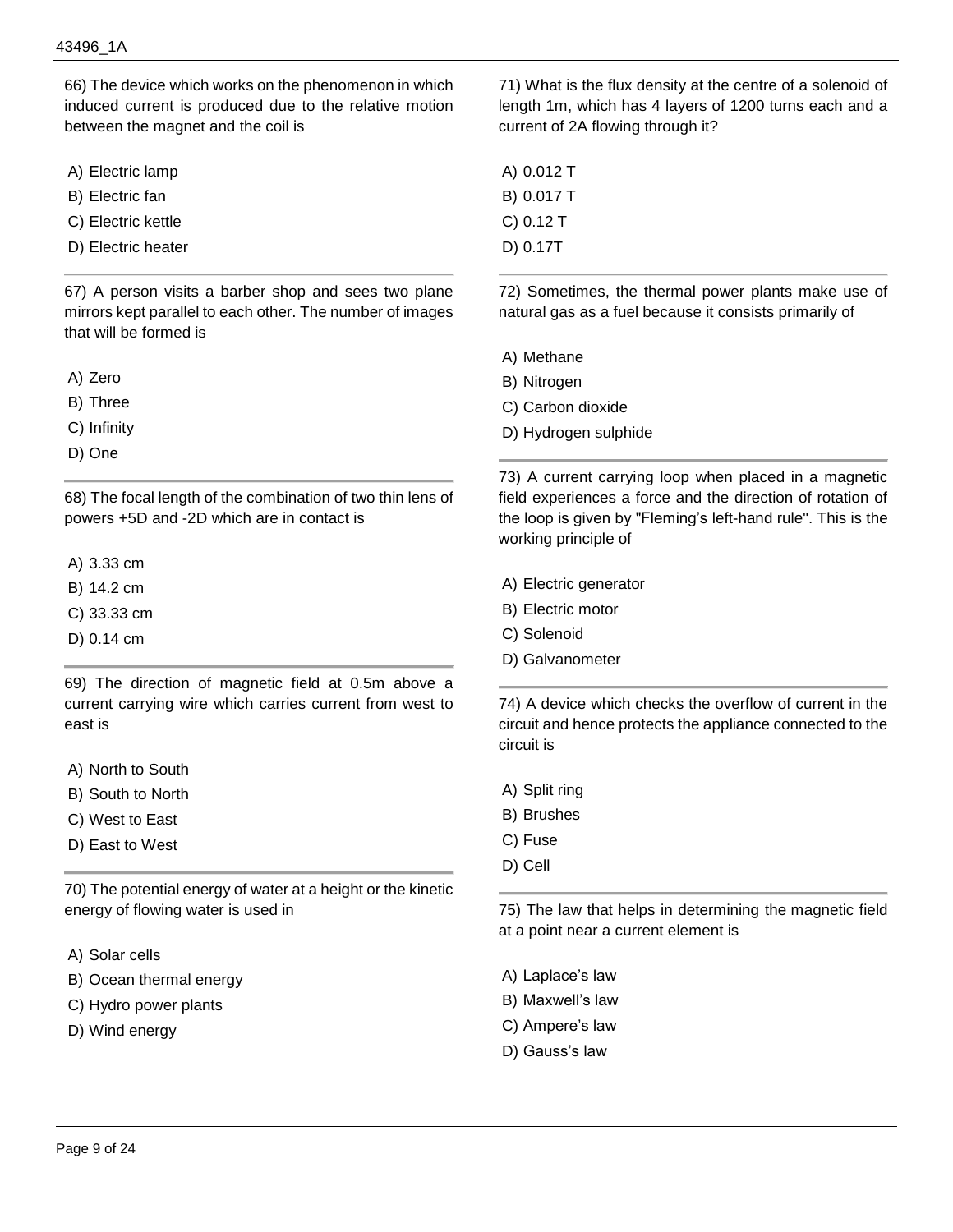76) The burning of fossil fuels releases oxides of carbon, nitrogen and sulphur which are acidic oxides. This is primarily the reason for

- A) Green house effect
- B) Acid rain
- C) Biomass
- D) Solar energy

77) The example of a renewable energy source is

- A) Coal
- B) Sunlight
- C) Oil
- D) Natural gas

78) The defect which happens to human eye due to the gradual weakening of ciliary muscles is

- A) Cataract
- B) Presbyopia
- C) Astigmatism
- D) Myopia

79) The electrons that can come out of the negative terminal of a cell in 4 minutes when a 4V cell is connected to a 2Ω resistor is

- A) 12.24 x 10<sup>20</sup>
- B) 22.34 x 10<sup>20</sup>
- C) 30 x 10<sup>20</sup>
- D) 120 x 10<sup>20</sup>

80) The speed of light in vacuum is 3x 10<sup>8</sup> ms<sup>-1</sup> and the refractive index of glass is 1.45. If the light enters from air to glass, then the speed of light in glass is

- A) 0.48 x 10-8 ms-1
- B) 2.1 x 10<sup>8</sup>ms-1
- C)  $3 \times 10^8$  ms<sup>-1</sup>
- D)  $3.2 \times 10^8$  ms<sup>-1</sup>

## Section 3 - Chemistry

81) An element *P* forms an oxide which is acidic in nature. It is a solid and non- conductor of heat and electricity. From its salt solution, the element *P* is precipitated on passage of electric current releasing two electrons per anion. The element *P* must be occurring in the periodic table in the group:

- A) Group 1
- B) Group 2
- C) Group 12
- D) Group 16

82) This element has the electronic configuration [Ar] 3d<sup>10</sup>4s<sup>2</sup>. It is a silvery-white metal with a blue tinge. It tarnishes in air. To which group of the periodic table does this element belong?

- A) Group 1
- B) Group 2
- C) Group 12
- D) Group 16

83) An element *X* has three electron shells (electronic configuration  $[Ne]3s^23p^5$ ) and occurs in group 17. The element occurring in the next period in the same group will be:

- A) Astatine
- B) Fluorine
- C) Iodine
- D) Bromine

84) There are four test tubes. The first one contains muriatic acid [pH =1], the second one contains citric acid [pH =2.3], the third one contains acetic acid [pH =2.9] and the fourth one contains boric acid [pH =5.2]. On reaction with granulated zinc, the one which will be able to release hydrogen the fastest will be:

- A) Muriatic acid
- B) Citric acid
- C) Acetic acid
- D) Boric acid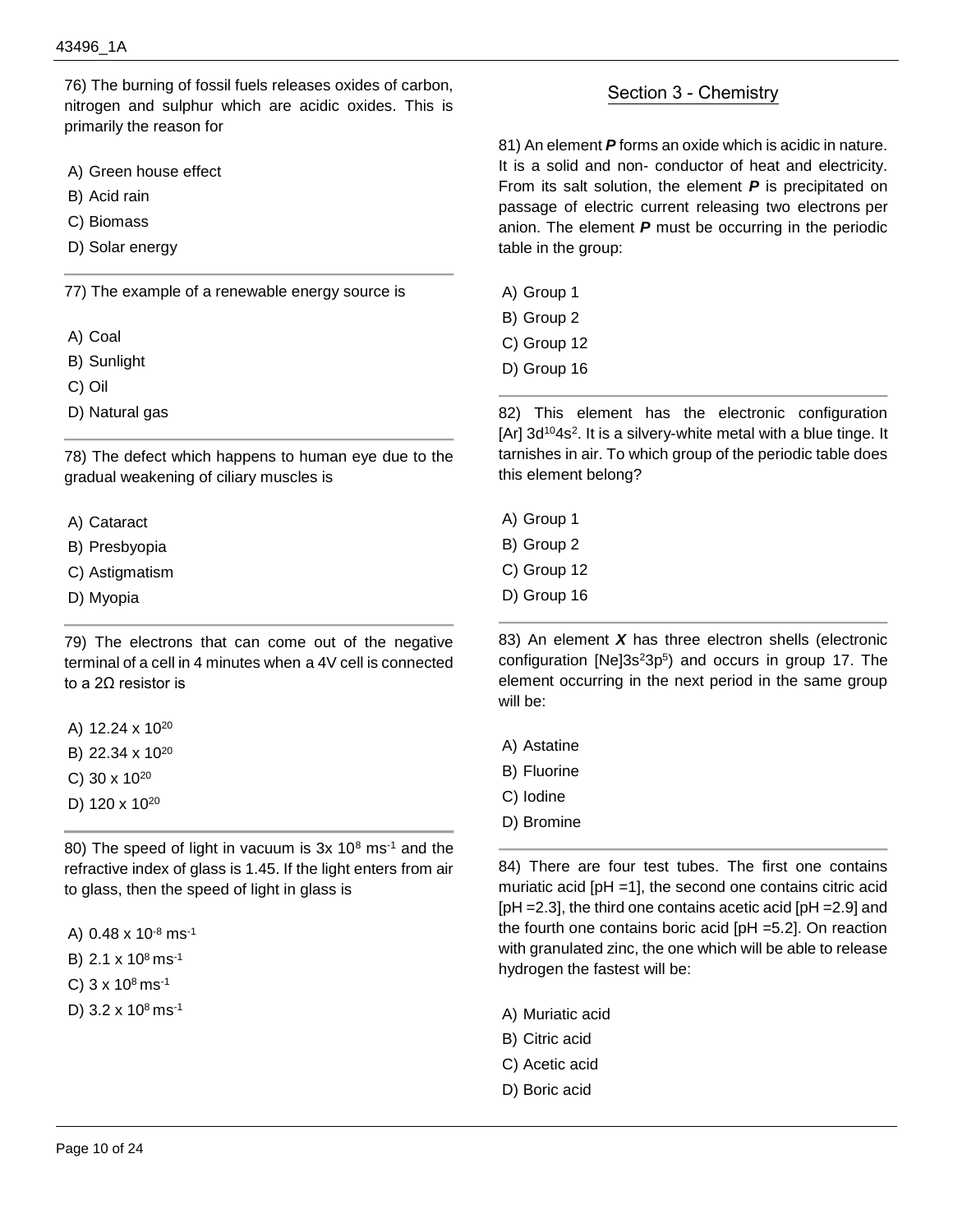85) In a chemical process, at high temperature, carbon reduces zinc oxide to zinc and itself gets oxidised to carbon monoxide. This zinc which may contain impurities like cadmium, carbon, arsenic and iron is known as:

- A) Zinc spelter
- B) Zinc blende
- C) Sphalerite
- D) Zincite

86) On touching nettle leaves a stinging sensation is experienced. On washing the place with baking soda solution, the stinging sensation goes away. One of the reasons for the stinging sensation is because nettle leaves contain:

- A) Magnesium hydroxide
- B) Oxalic acid
- C) Ethanoic acid
- D) Methanoic acid

87) Metals have a lot of characteristic properties. The property of malleability in metals is exhibited because of:

- A) Metals having rigid crystalline structures
- B) Metals having metallic bonds extending in multidirections
- C) Metals having metallic bonds only in uni-direction
- D) Metals having amorphous micro crystalline structures

88) Few drops of liquid *X* are heated with few drops of glacial acetic acid in the presence of concentrated  $H_2SO_4$ , when a sweet-smelling compound is produced. What is *X?*

- A) Ethene
- B) Ethane
- C) Ethanol
- D) Ethanal

89) Two organic compounds *A* and *B* share the same molecular formula *C3H8O*, but their chemical and physical properties are totally different. The relation between *A* and *B* is:

- A) They are homologous
- B) They are isomers
- C) They are isotopes
- D) They are isochores

90) In industries, vegetable oil can be turned to vegetable ghee by which of the following reactions?

- A) Polymerisation reaction
- B) Condensation reaction
- C) Hydrogenation reaction
- D) Compression reaction

91) Beautiful golden yellow spangles are formed when lead nitrate solution is added to potassium iodide solution. This is an example of:

- A) Displacement reaction
- B) Double displacement reaction
- C) Nitration reaction
- D) Iodoform reaction

92) Identify out of the following, which one is an example of oxidation reaction?

- A) While storing salt in the rainy season, it forms lumps
- B) While storing cement, it turns solid if not properly packed
- C) While storing butter for a long duration, it turns bitter
- D) While storing biscuits, they turn soggy if not kept in an air-tight container

93) When alkaline potassium permanganate is heated with ethanol, the pink colour of alkaline potassium permanganate gradually disappears. This is due to conversion of ethanol to

- A) Ethyl ethanoate
- B) Ethyl permanganate
- C) Ethanoic acid
- D) Ethoxyethane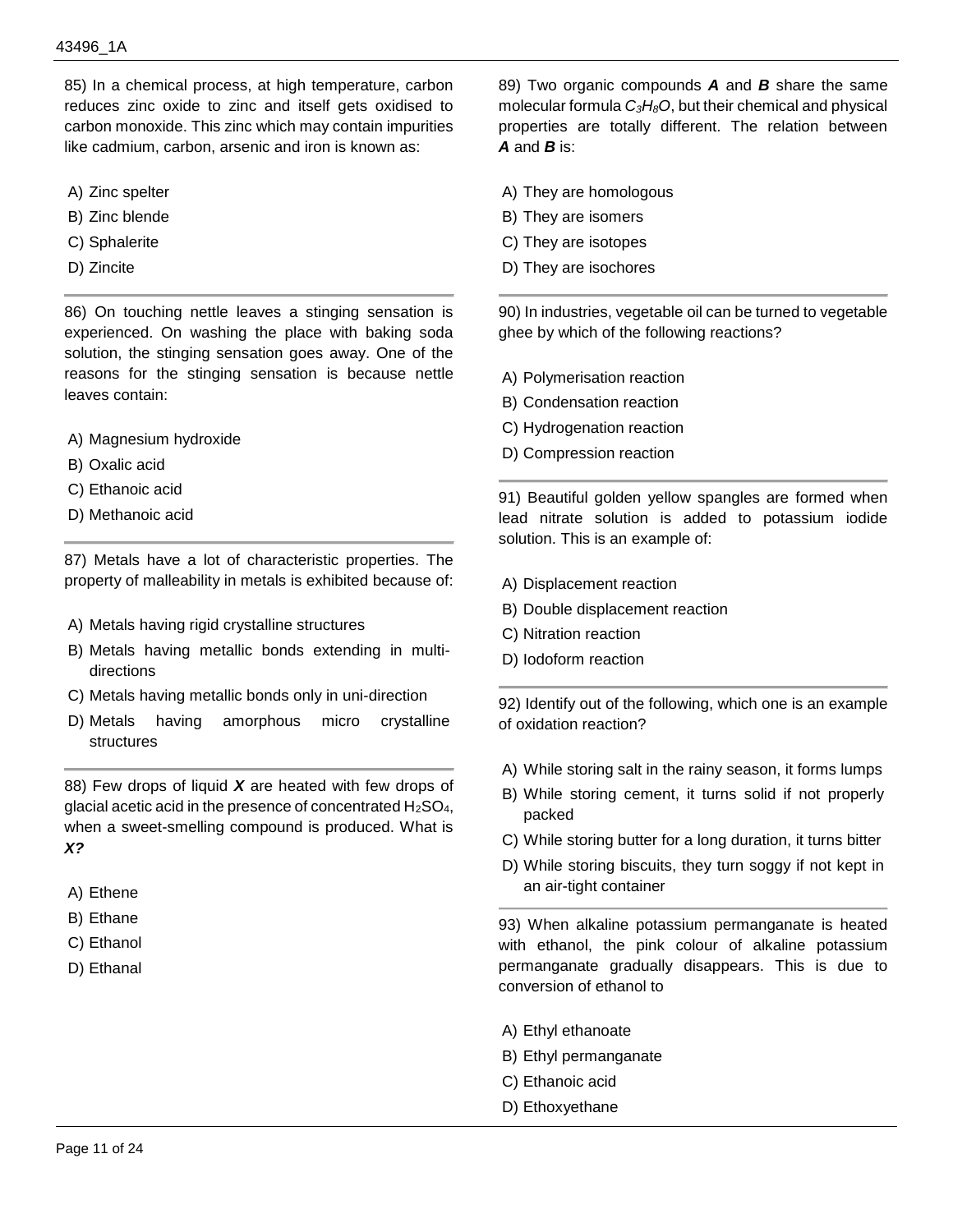94) Ethanol is the only alcohol which is fit for human consumption. But consumption of even a small quantity of methanol of the same homologous series can lead to death because it gets converted to:

- A) Methyne
- B) Methane
- C) Methanoic acid
- D) Menthol

95) An allotrope of a non-metal is used in the tip of oil-drilling machines and for cutting glass. The structure of the allotrope is:

- A) Hexagonal
- B) Tetrahedral
- C) Rhombohedral
- D) Octahedral

96) What is the IUPAC name of the following structure?



- A) Pentane
- B) Butane
- C) Hexane
- D) Octane

97) Some substances called indicators are used to study different pH of solutions. Indicators are:

- A) Salts of organic acids
- B) Salts of inorganic acid
- C) Weak organic acids or base
- D) Weak inorganic acids or base

98) What is the commonality between an aqueous solution of inorganic acid and alkali?

- A) Both contain hydronium ions
- B) Both contain hydroxyl ions
- C) Both contain a mixture of cations and anions
- D) Both contain mixture of hydronium and hydroxyl ions

99) The hybridisation in ethane is:

- A) sp
- B) dsp<sup>2</sup>
- $C$ ) sp<sup>2</sup>
- $D)$  sp<sup>3</sup>

100) Sulphur has been used in skin ointments since ancient times to treat skin ailments like acne, because:

- A) It has good anti-bacterial properties
- B) It ensures the fragrance helps in removing acne
- C) It detoxifies the blood and makes it pure and improves circulation
- D) It improves the complexion making it fairer, removing melatonin

101) Identify which among the following statements is FALSE regarding a chemical reaction:

- A) The total number of atoms of reactants and products are the same
- B) No new element is either created or destroyed
- C) The total mass of the reactants and products are the same
- D) The energy content of the reactants is equal to the energy content of the products
- 102) Which of the following is NOT a property of alloys?
- A) They enhance the hardness of a metal
- B) They reduce the tensile strength of a metal
- C) Alloys lower the melting point of a metal
- D) Alloys enhance corrosion resistance of a metal

103) Adding of water to concentrated acid is dangerous because:

- A) It forms an explosive mixture because of high amount of hydronium ion generation
- B) It forms an explosive mixture because of the generation of high heat of hydration
- C) It forms an explosive mixture because of very high ionisation of acid
- D) It forms an explosive mixture because concentrated acid has high dissociation constant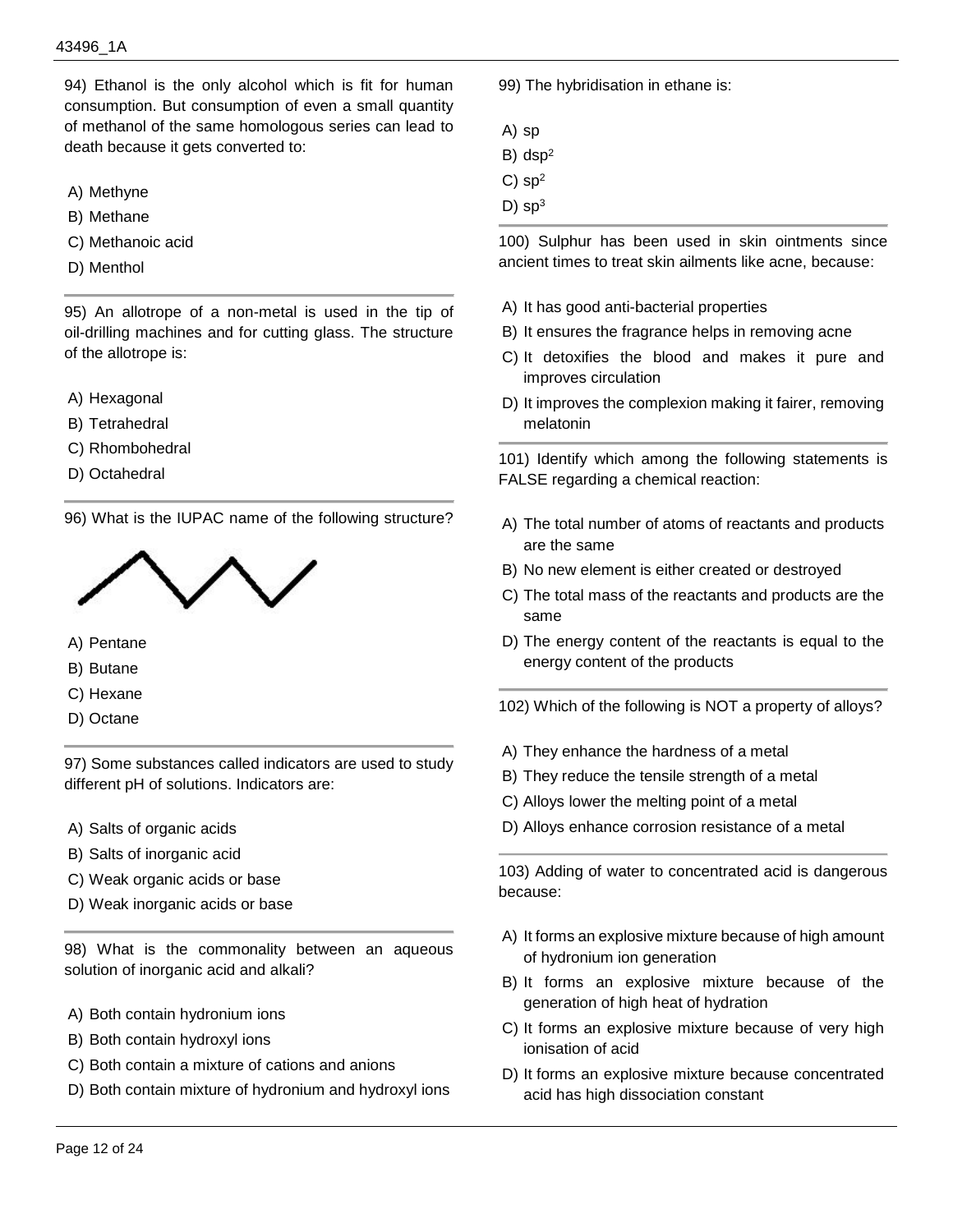104) Normal lubricating oils cannot work when applied on moving parts of machines working at high temperature. But, the fine powder of a non-metal can be applied there as a lubricating agent because of its structure being:

A) Rigid

- B) Amorphous
- C) Layered
- D) Multi-directional

105) Write a balanced chemical equation for the following reaction:

Calcium hydroxide + carbon dioxide  $\rightarrow$  Calcium carbonate + water

A)  $Ca(OH)<sub>3</sub> + CO<sub>2</sub> \rightarrow CaCO<sub>3</sub> + H<sub>2</sub>O$ B) Ca(OH)<sub>2</sub> + CO<sub>2</sub>  $\rightarrow$  CaCO<sub>3</sub> + H<sub>2</sub>O C) CaOH +  $CO<sub>2</sub> \rightarrow$  CaCO<sub>3</sub> + H<sub>2</sub>O D) Ca(OH)<sub>2</sub> + CO<sub>2</sub> → Ca(CO<sub>3</sub>)<sub>2</sub> + H<sub>2</sub>O

106) Zinc is widely used for making dry cells. The process by which its main ore is concentrated is:

- A) Gravity separation
- B) Froth floatation
- C) Electro refining
- D) Electromagnetic separation

107) A metal container is used for storing radio-isotopes. The main ore of this metal from among the given options is:

- A) Pyrites
- B) Galena
- C) Casseterite
- D) Horn silver

108) Identify among the following the CORRECT ore from which a silvery white metal is extracted which is used for making cold drink cans.

- A) Fluorspar
- B) Cryolite
- C) Bauxite
- D) Galena

109) Two elements *A* and *B* occur in the same period. Both *A* and *B* combine to form a salt which when electrolysed, ions of *A* migrate towards anode and ions of *B* migrate towards cathode. *A* and *B* must be respectively:

- A)  $A$  ⇒ metal;  $B$  ⇒ non-metal
- B)  $A \Rightarrow$  non-metal;  $B \Rightarrow$  metal
- C) Both **A** and **B** non-metal
- D) Both **A** and **B** metal

110) There are four solutions *A, B, C* and *D* having *pH* **2.3 ,4.8, 8.4, 12.9** respectively. The one which has the **HIGHEST hydrogen ion** concentration will be:

- A) A B) B C) C
- D) D

## Section 4 – Mathematics

111) The values of *x*, if  $5^{1+x} + 5^{1-x} = 26$ , are

- A) 1, 0
- B) 1, -1 C) 1, 5
- 
- D) 2, 3

112) By what number should 1679 be divided to get 27 as quotient and 32 as remainder?

- A) 61
- B) 32
- C) 63
- D) 37

113) The area of the quadrilateral whose vertices are (3, 0), (4, 5), (-1, 4) and (-2, -1) taken in order is

- A) 12 Sq. Units B) 16 Sq. Units C) 28 Sq. Units
- D) 24 Sq. Units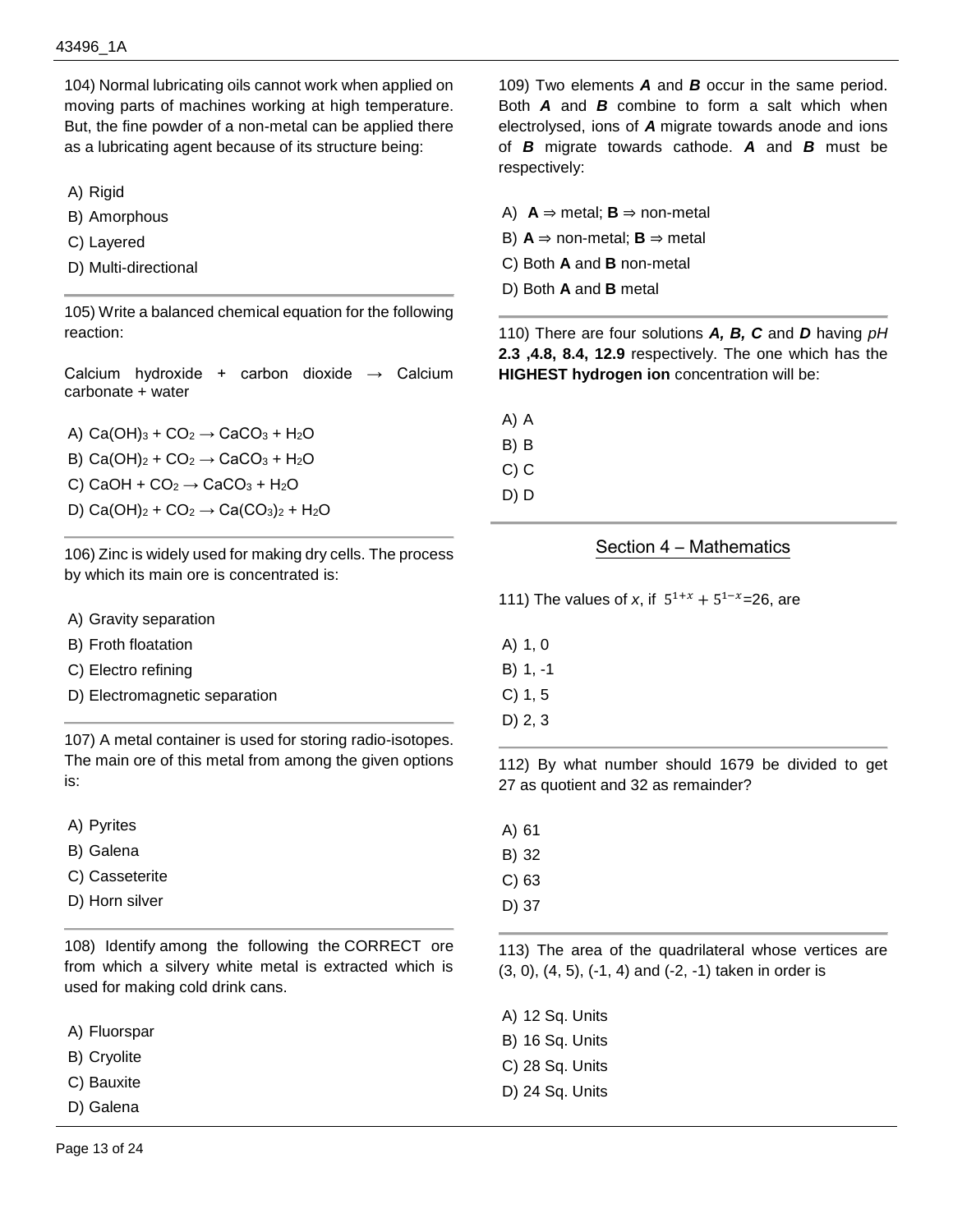114) A cylindrical tub of radius 5 cm and length 9.8 cm is full of water. A solid in the form of a right circular cone mounted on a hemisphere is immersed into the tub. If the radius of hemisphere is 3.5 cm and height of the cone outside the hemisphere is 5 cm, then volume of water (take  $\pi = 22/7$ ) in the tub is

A) 154 cm<sup>3</sup>

- B) 616 cm<sup>3</sup>
- C) 338 cm<sup>3</sup>
- D) 465 cm<sup>3</sup>

115) If the given points  $(a, b+c)$ ,  $(b, x)$  and  $(c, a+b)$  are collinear, then the value  $x =$ 

A) a+b

B) a+c

C) a-c

D) b-c

116) The age of father is 4 years more than 4 times the son's age. 4 years hence, the age of the father will be 10 years more than twice the age of the son. The present age of father is

A) 24 years

- B) 33 years
- C) 40 years
- D) 54 years

117) The bisector of interior ∠B of a triangle *ABC* meets *AC* in *D* and the bisector of exterior ∠B meets AC produced in  $E$ . Then  $\frac{AD}{AE}$  =



118) Any point X inside the triangle ΔDEF is joined to its vertices. From a point P in DX, PQ is drawn parallel to DE meeting XE at Q and QR is drawn parallel to EF meeting XF at R. Then

- A) PR || DF
- B) PQ || QR

C) PR || DE

D) XQ || XR

119) If (1, y), (4, 3), (6, 6), (x, 5) are the vertices of a parallelogram taken in order, then the values of x and y are

A)  $x=3, y=2$ B) x=4, y=3 C)  $x=5, y=2$ D)  $x=1, y=2$ 

120) If  $(x cos θ + y sin θ) = a$ ,  $(x sin θ - y cos θ) = b$ , then  $x^2 + y^2 =$ 

A) 4ab

- B) a+b
- C) 1
- D)  $a^2 + b^2$

121) The seventh term in the given sequence 1, 25, 49, 73 is

A) 123

B) 145

- C) 121
- D) 90

122) The value of  $\frac{(1+cot\theta+tan\theta)(sin\theta-cos\theta)}{sec^3\theta-cosec^3\theta}$  =

- A) SinθCosθ
- B)  $Sin^2θ Cos^2θ$
- C) Sin<sup>2</sup>θCos<sup>2</sup>θ
- D) 1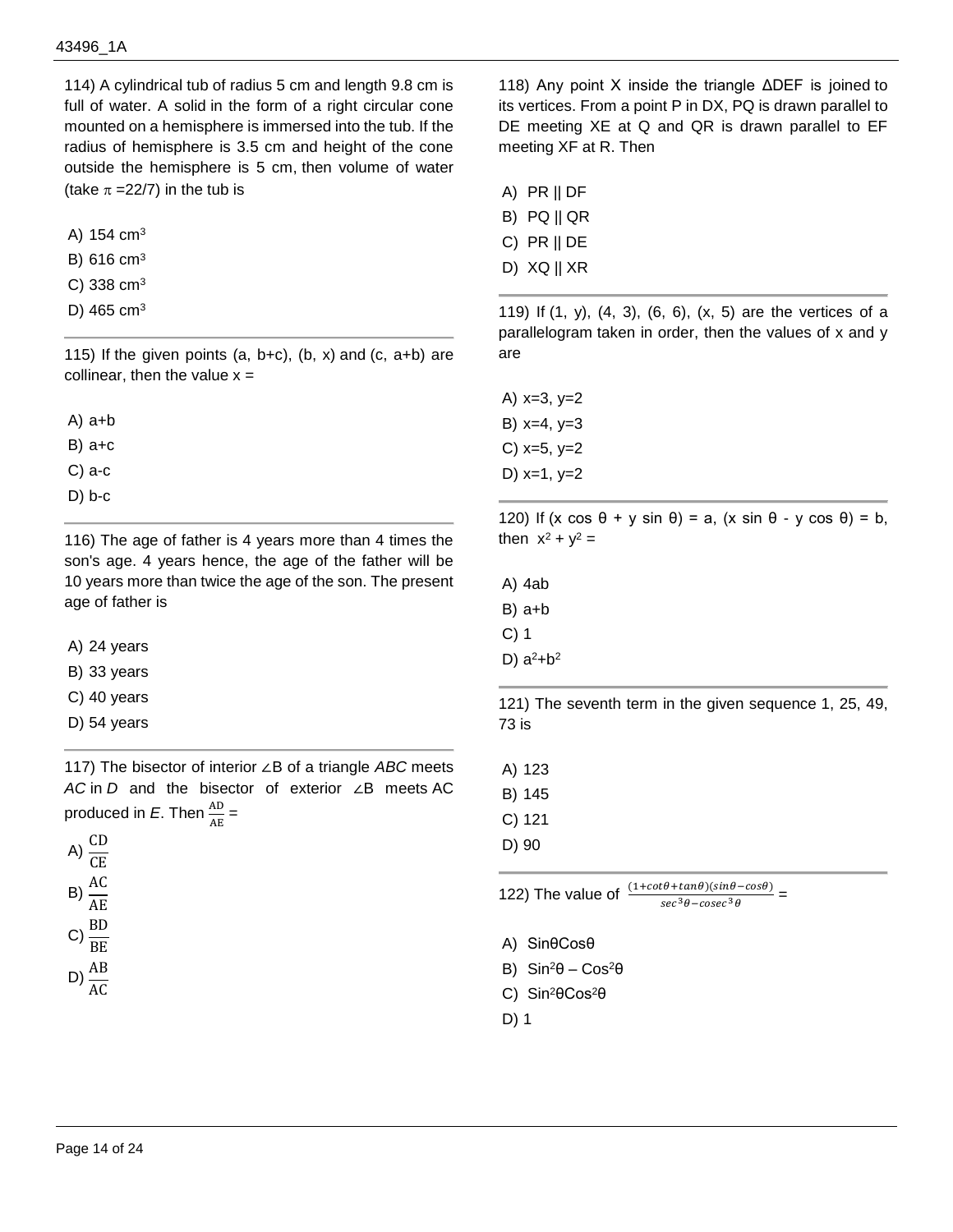123) The area of a rectangular plot is 528 sq.m. The length of the plot is one more than twice its breadth. The length of the plot is

A) 16 m

B) 12 m

C) 20 m

D) 33 m

124) From the top of a tower 50 m high the angle of depression of the top and bottom of a pole are observed to be  $30^{\circ}$  and  $60^{\circ}$  respectively, then the height of the pole, if the pole and tower stand on the same plane is

A) 21.13 m

B) 58√3m

C) 57.73̅m

D) 33.33 m

125) ABC is a right-angled triangle at A. A circle is inscribed in it. The length of the two sides containing the right angle are 3 cm and 4 cm. Then the radius of the incircle is

A) 2.5 cm

B) 2 cm

- C) 0.5 cm
- D) 1 cm

126) The quadratic polynomial whose zeros are  $\frac{7}{\sqrt{3}}$  ,  $\frac{2}{\sqrt{3}}$  $rac{2}{\sqrt{3}}$  is

A)  $x^2 - \sqrt{3x} - \frac{28}{x}$ 3 B)  $x^2 - 3\sqrt{3x} + \frac{14}{x^2}$ 3 C)  $x^2 - \sqrt{2x} + 1$ D)  $\sqrt{3x^2} - 3x + 7$ 

127) The altitude of an equilateral triangle with side length of 4a cm is

A)  $2a\sqrt{3}$  cm

B) a $\sqrt{3}$  cm

C) 4a cm

D) a $\sqrt{2}$  cm

128) If  $0^{\circ} < A < 90^{\circ}$  and  $\frac{\cos A}{1-\sin A} + \frac{\cos A}{1+\sin A}$  $\frac{\cos A}{1+\sin A} = 4$ , then  $A =$ 

A)  $30^\circ$ B)  $60^\circ$ 

C)  $45^\circ$ 

D) 15°

129) ABC and DEF are two similar triangles such that BC  $= 6$  cm, the corresponding side EF  $= 8$  cm and the area of triangle ABC is 81 sq.cm. Then the area of the triangle DEF is

A) 108 cm<sup>2</sup>

B) 144 cm<sup>2</sup>

C) 112 cm<sup>2</sup>

D) 150 cm<sup>2</sup>

130) The ratio of the area of the triangle ABC to the area of the triangle formed by joining the midpoints of the sides of this triangle, where vertices are A (-5, -1), B (3, -5) and C (5, 2), is

A) 2 : 1

B) 4 : 1

 $C) 1 : 4$ 

D) 1 : 8

131) If tan A + sin A = m, tan A - sin A = n, then  $4\sqrt{mn}$  =

A)  $m^2 - n^2$ 

B)  $m^2 + n^2$ 

C) m+n

D) 2mn

132) If  $\alpha$ ,  $\beta$  are the zeros of the polynomial

 $f(x) = 2x^2+5x+k$  satisfying the relation  $\alpha^2 + \beta^2 + \alpha \beta = \frac{21}{4}$ 4 , then the value of k is

A) 7

B) 4

C) 2

D) 1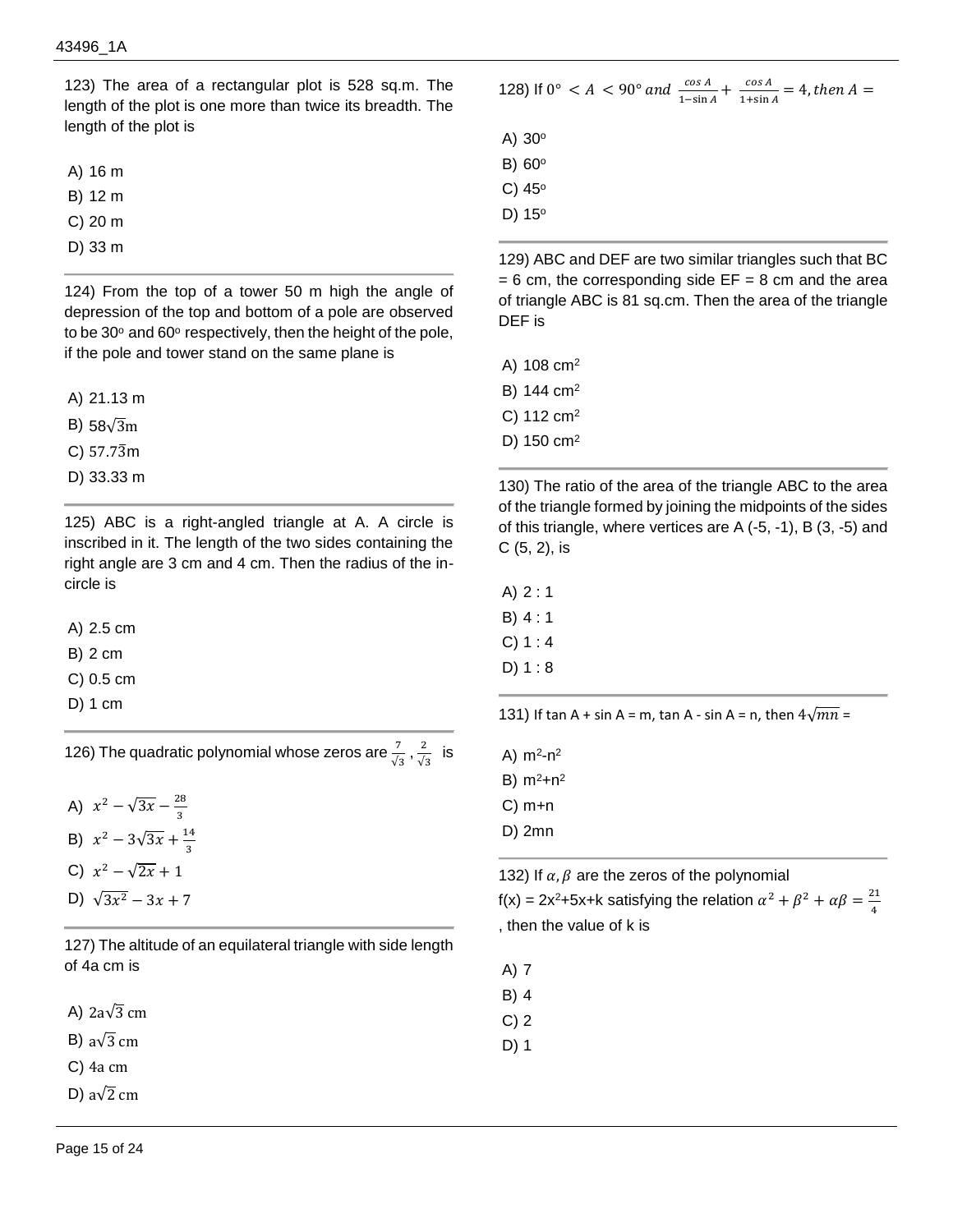| 133) The value of 'y' if<br>3<br>$\frac{1}{3x+y} + \frac{1}{3x-y} = \frac{1}{4}$ | 1 | 1<br>$2(3x + y)$ $2(3x - y)$ | 8 |
|----------------------------------------------------------------------------------|---|------------------------------|---|
| $A)$ 2                                                                           |   |                              |   |
| $B) -3$                                                                          |   |                              |   |
| $C)$ 1                                                                           |   |                              |   |
| $D) -1$                                                                          |   |                              |   |
|                                                                                  |   |                              |   |

134) The H.C.F of 274170 and 17017 is

A) 13

B) 19

C) 17

D) 15

135) A passenger train takes 4 hours less for a journey of 400 km, if its speed is increased by 5 km/hr from its usual speed. Its usual speed is

A) 20km/hr

B) 25km/hr

C) 16km/hr

D) 9km/hr

136) The value of

 $3(sin x - cos x)^4 + 6(sin x + cos x)^2 + 4sin^4 x + cos^6 x =$ 

A) 1

B) 0

C) 13

D) 15

137) If there are three points  $A = (3, -5)$ ,  $B = (5, 7)$  and  $C = (2, -3)$ , then the equation of a straight line passing through B and perpendicular to the line AC is

A)  $x + 6y - 6 = 0$ B)  $9x + y + 3 = 0$ C)  $x - 2y + 9 = 0$ D)  $2x - y - 9 = 0$ 

138) The value of  $\frac{\sin^2 20^\circ + \sin^2 70^\circ}{\cos^2 59^\circ + \cos^2 31^\circ} + \sin 35^\circ \sec 55^\circ =$ A) 1 B) 2 C) 0 D) 1/2 139) If  $x = a\cos\theta$ ,  $y = b\cot\theta$ , then  $\frac{a^2}{a^2}$  $\frac{a^2}{x^2} - \frac{b^2}{y^2}$  $\frac{v}{y^2}$ = A) 1 B) tanθ C) 0 D) Sinθ

140) In a triangle ABC, DE is parallel to the base BC with D on AB and E on AC. If  $\frac{AD}{DB} = \frac{5}{3}$  $\frac{5}{3}$ , then  $\frac{BC}{DE}$  =

| A) 5/2 |  |
|--------|--|
| B) 8/5 |  |
| C) 2/3 |  |

D) 4/5

141) The coordinates of the point of trisection of a segment joining A (-2, 5) and B (3,2) is

A) (5,4) B) (8/3, 3) C) (4/3, 3) D) (6,7)

142) The value of  $\int_{\frac{\sec \theta - 1}{\csc \theta + 1}}^{\sec \theta - 1}$  $\frac{\sec \theta - 1}{\sec \theta + 1} + \sqrt{\frac{\sec \theta + 1}{\sec \theta - 1}}$  $\frac{\sec \theta + 1}{\sec \theta - 1}$  = A) cosecθ + cotθ B) 2cosecθ C)  $\frac{1-\sin\theta}{1+\cos\theta}$ D)  $\frac{\sin \theta}{1 + \cos \theta}$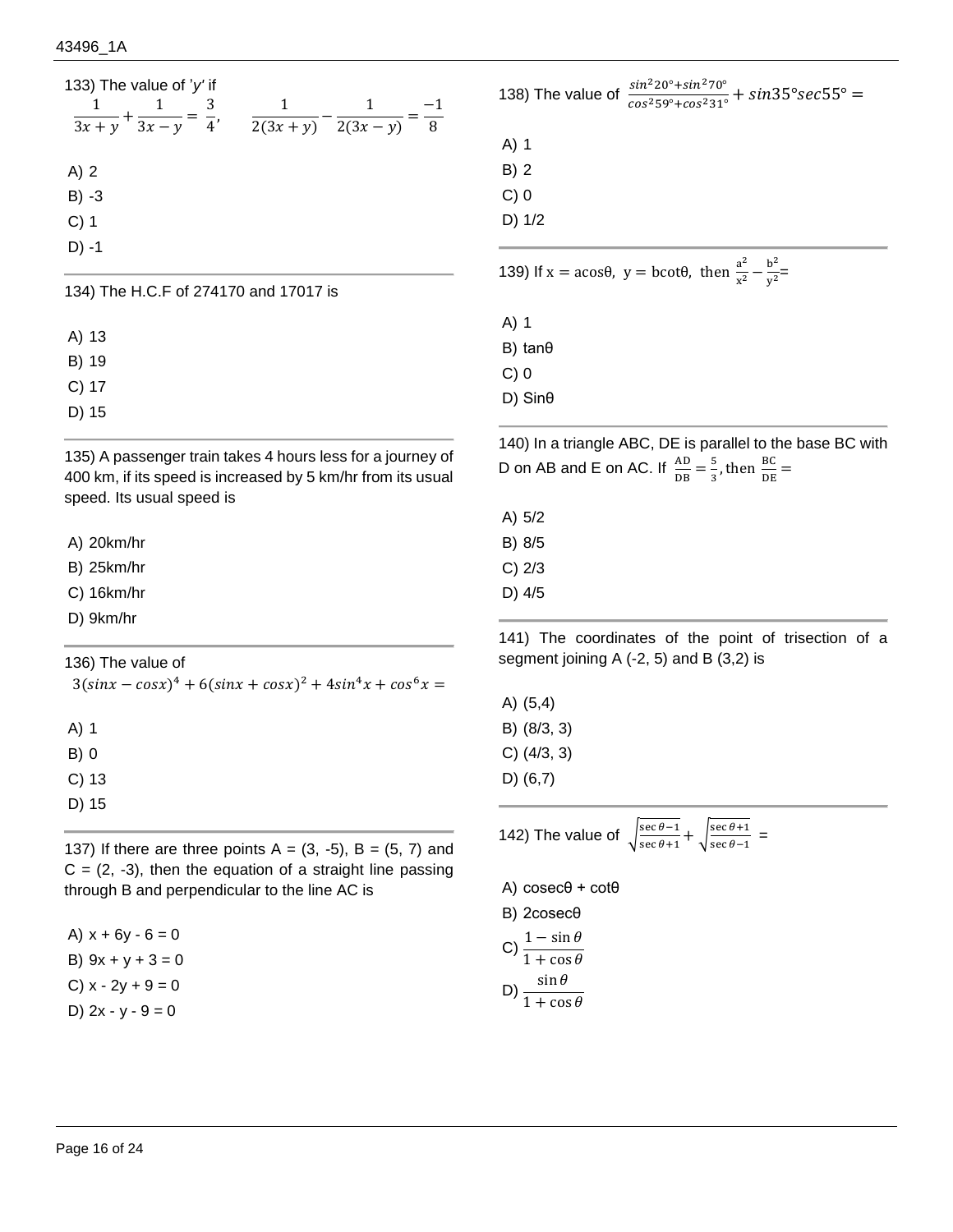143) From a window (h meters high above the ground) of a house in a street, the angle of elevation and depression of the top and foot of another house on the opposite side of the street are  $\alpha$  and  $\beta$  respectively. The height of the opposite house is

A) 
$$
\frac{h \tan \alpha}{\tan \beta - \tan \alpha}
$$
  
B) 
$$
h(\tan \alpha + \cot \beta)
$$
  
C) 
$$
\frac{2h \sec \alpha}{\tan \beta - \tan \alpha}
$$
  
D) 
$$
h(1 + \tan \alpha \cot \beta)
$$

D) h(1 + tan  $\alpha$  cot  $\beta$ )

144) On dividing the polynomial  $f(x) = x^3-3x^2+x+2$  by a polynomial  $g(x)$ , the quotient is  $q(x)$  and remainder is  $r(x)$ where  $q(x) = x-2$  and  $r(x) = -2x+4$  respectively. The polynomial  $g(x) =$ 

A)  $x^2 - x + 1$ 

B)  $8x^2+8x+4$ 

- $C)$  6x<sup>2</sup>-3
- D)  $4x^2+4x+20$

145) The value of *'*x', if  $\frac{xy}{x+y} = \frac{6}{5}$  $\frac{6}{5}, \frac{xy}{y-z}$  $\frac{xy}{y-x} = 6$ ,  $xy \neq 0$ ,  $y - x \neq 0$ A)  $x = 3$ B) *x* = -3  $C) x = 2$ D) *x* = 1

146) A box contains 20 balls bearing numbers 1, 2, 3, 4, .... , 20. A ball is drawn at random from the box. Then the probability that the number on the ball is a composite number is

| A) $4/5$     |            |
|--------------|------------|
|              | B) 11 / 20 |
|              | C) 13 / 20 |
| $\mathbf{E}$ |            |

D)  $1/2$ 

147) If  $cos θ = 3/5$ , then the value of  $cot θ - cosec θ =$ 

A) 1/2 B) 2  $C) -1$ D) -1/2

148) Two dice are thrown once. The probability of obtaining a total more than 7 is

A) 1/6

B) 1/12

- C) 5/36
- D) 5/12

149) A bag contains 6 black, 5 red and 3 white balls. A ball is drawn from the bag at random. The probability that the ball drawn is red or white is

A) 4/7

B) 7/15

- C) 3/14
- D) 2/7

150) A man bought a certain number of toys for Rs.160. He kept one for his own use and sold the rest for one rupee each more than he gave for them. Besides getting his own toy for nothing he made a profit of Rs.11. Then the number of toys are

A) 10

B) 30

- C) 20
- D) 15

151) A fraction becomes 9 / 11, if 2 is added to both the numerator and the denominator. If 3 is added to both the numerator and denominator it becomes 5/6, then the fraction is

- A) 4 / 9
- B) 4 / 7
- C) 7 / 9
- D) 5 / 9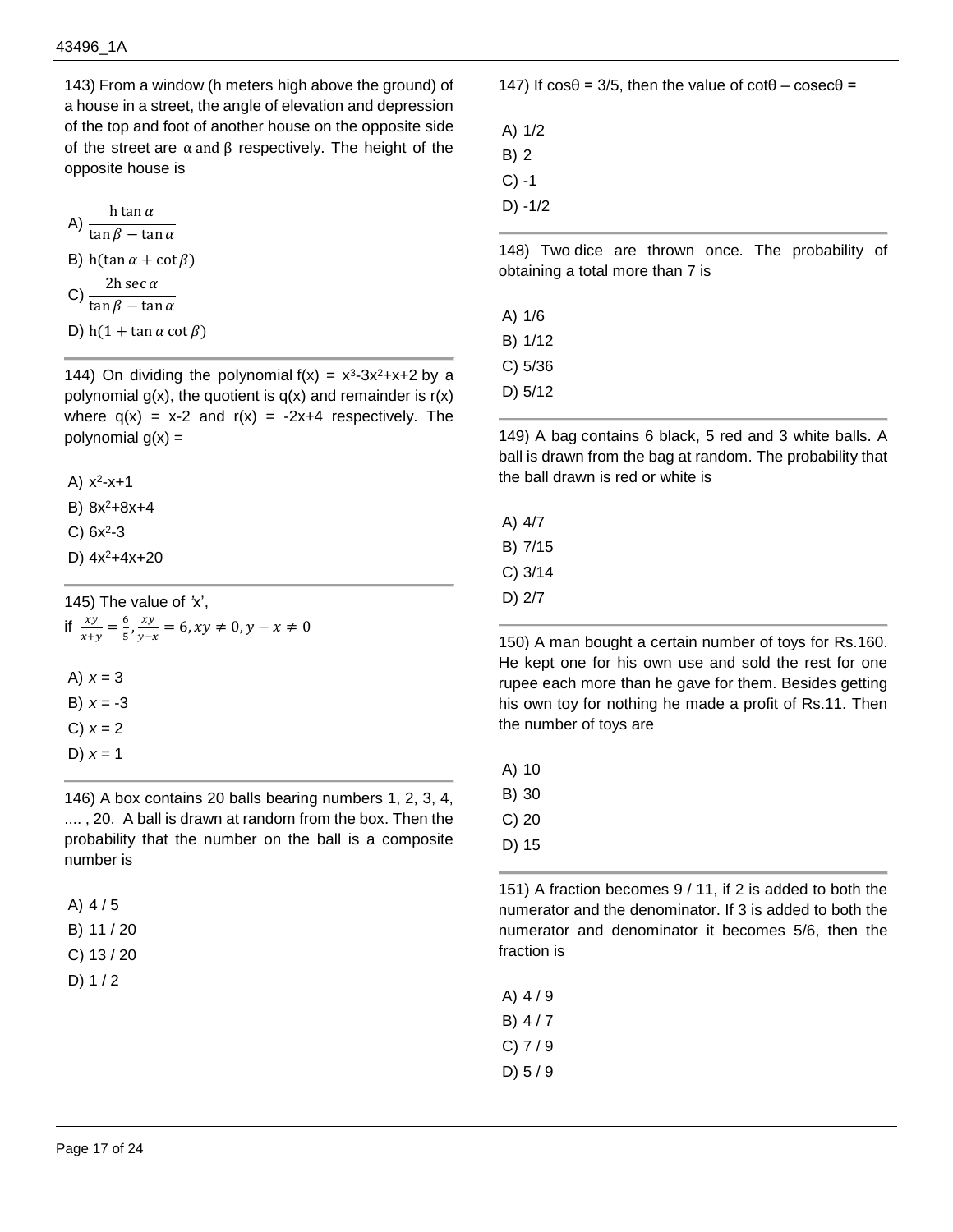152) ABC is an isosceles triangle with AB=AC=15 cm. The length of altitude from A on BC is  $9 \text{ cm}$ . Then BC =

A) 20 cm

B) 18 cm

- C) 12 cm
- D) 24 cm

153) The values of x and y, if the system of equations is given by  $ax+by = a-b$ ,  $bx-ay = a+b$ , are

A) -1, 1

- B) -1, -1
- C) 1, 2
- D) 1, -1

154) The roots of the quadratic equation  $2y^2$  + 2 $\sqrt{2}$  y + 1 = 0 are

A) 
$$
\frac{1}{2}, \frac{1}{2}
$$
  
\nB) 1, 4  
\nC)  $-\frac{1}{\sqrt{2}}, -\frac{1}{\sqrt{2}}$   
\nD)  $\frac{1}{\sqrt{2}}, \frac{1}{2}$ 

155) The horizontal distance between two towers is 150 m. The angle of depression of the top of the first tower when seen from the top of the second tower is 45<sup>o</sup>. If the height of the first tower is 50 m, then the height of the second tower is

A) 200 m

B) 140.83 m

- C) 119  $\sqrt{3}$  m
- D) 150  $\sqrt{3}$  m

156) The value of *x*, if  $\frac{1}{\sqrt{1}}$  $\frac{1}{a+b+x} = \frac{1}{a}$  $\frac{1}{a} + \frac{1}{b}$  $\frac{1}{b} + \frac{1}{x}$  $\frac{1}{x}$ , is A) -b, a B) -a, -b C) 0, a D) a, b

157) If the equation  $kx(x-2)+6 = 0$  has two real equal roots, then the value of 'k' is

- A) ±2√6
- B) 10
- C) 1/2
- D) 6

158) A spiral wire is made up by joining successive semicircles of wires of radius 1 cm, 1.5 cm, 2.0 cm, 2.5 cm and so on. What is the total length (taking  $\pi$  = 22/7) of the spiral made up from 14 consecutive semicircles?

- A) 187 cm
- B) 143 cm
- C) 168 cm
- D) 209 cm
- 159) The value of

$$
\frac{\tan^2 60^\circ + 4 \cos^2 45^\circ + 3 \csc^2 60^\circ + 2 \cos^2 90^\circ}{\cos^2 90^\circ} =
$$

4cosec 30°+3 sec 60°
$$
-\frac{9}{3}
$$
cot<sup>2</sup> 30°

- A) 5/3
- B) 2√3
- C) 9
- D) 9/5

160) The equation of the line that cuts off intercepts 'a' and 'b' on the X-axis and Y-axis respectively, such that  $a+b = 4$  and  $ab = 3$ , is

- A)  $3x+y=3$  or  $x+3y=3$ B) 2x+y=2 or x+2y=2
- C) x-3y=3 or 3x-y+3=0
- D) 2x+3y=1 or 9x-10y=74

161) A piggy bank contains hundred 50 p coins, fifty Re.1 coins, thirty Rs. 2 coins and five Rs. 5 coins. If it is equally likely that one of the coin will fall out when the bank is turned upside down. The probability that the coin will NOT be a Rs. 5 coin is

A) 17/18 B) 36/37 C) 16/25 D) 5/9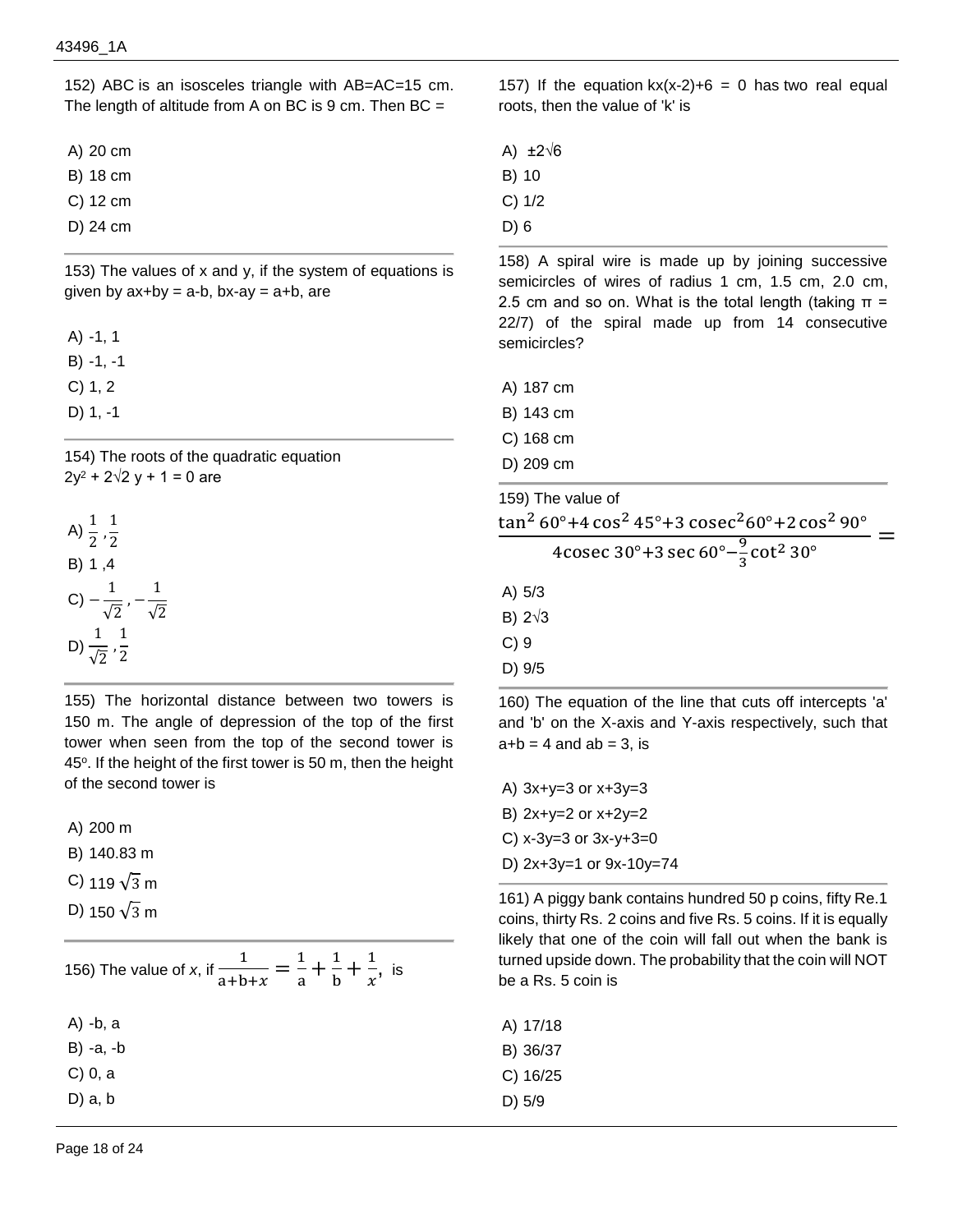162) A wooden article was made by scooping out a hemisphere from each end of a cylinder. If the height of the cylinder is 8 cm and its base diameter is 7 cm, then the total surface area of the article when it is ready is

A) 374 cm<sup>2</sup>

- B) 770 cm<sup>2</sup>
- C) 330 cm<sup>2</sup>
- D) 253 cm<sup>2</sup>

163) If  $(2.6)^x = (0.26)^y = 1000$ , then the value of  $\frac{1}{x} - \frac{1}{y}$  $\frac{1}{y}$  = A) 3 B) 1/2 C) 1 D) 1/3

164) A solid sphere of radius 6 cm is melted into a hollow cylinder of uniform thickness. If the external radius of the base of the cylinder is 4 cm and its height is 24 cm. Then the uniform thickness of the cylinder is

A) 5 cm

B) 3 cm

C) 4 cm

D) 2 cm

165) The total surface area of a hemisphere of radius 4.2 cm (take  $π = 22/7$ ) is

A) 160.32 sq cm

- B) 115.5 sq cm
- C) 167.25 sq cm
- D) 166.32 sq cm

166) A right circular cone is 8 cm high and the radius of its base is 2 cm. The cone is melted and recast into a sphere, then the diameter of the sphere is

A) 2 cm

- B) 6 cm
- C) 8 cm
- D) 4 cm

167) The difference of two numbers is 4 and the difference of their reciprocal is 1/8. Then the numbers are

- A) 8, 12 B) 4, 8 C) 5, 9
- D) 11, 15

168) A rectangular park is to be designed whose breadth is 4 m less than its length. Its area is to be 10 sq.m more than the area of the park that has already been made in the shape of isosceles triangle, with its base as the breadth of the rectangular park and the altitude 14 m. Then the length of the rectangular park is

A) 4 m

B) 5 m

- C) 7 m
- D) 9 m

169) A metallic right circular cone with 20 cm height and whose vertical angle is  $60^\circ$  is cut into two parts at the middle point of its height by a plane parallel to the base. If the frustum so obtained be drawn into a wire of diameter  $\frac{1}{16}$  cm, then the length of wire is

- A) 30400 m
- B) 7964.44 m
- C) 1068.57 m
- D) 3460. 65 m

170) If the bisector of an angle of a triangle bisects the opposite side, then the triangle cannot be

- A) an equilateral triangle
- B) a scalene triangle
- C) a right-angled triangle
- D) an isosceles triangle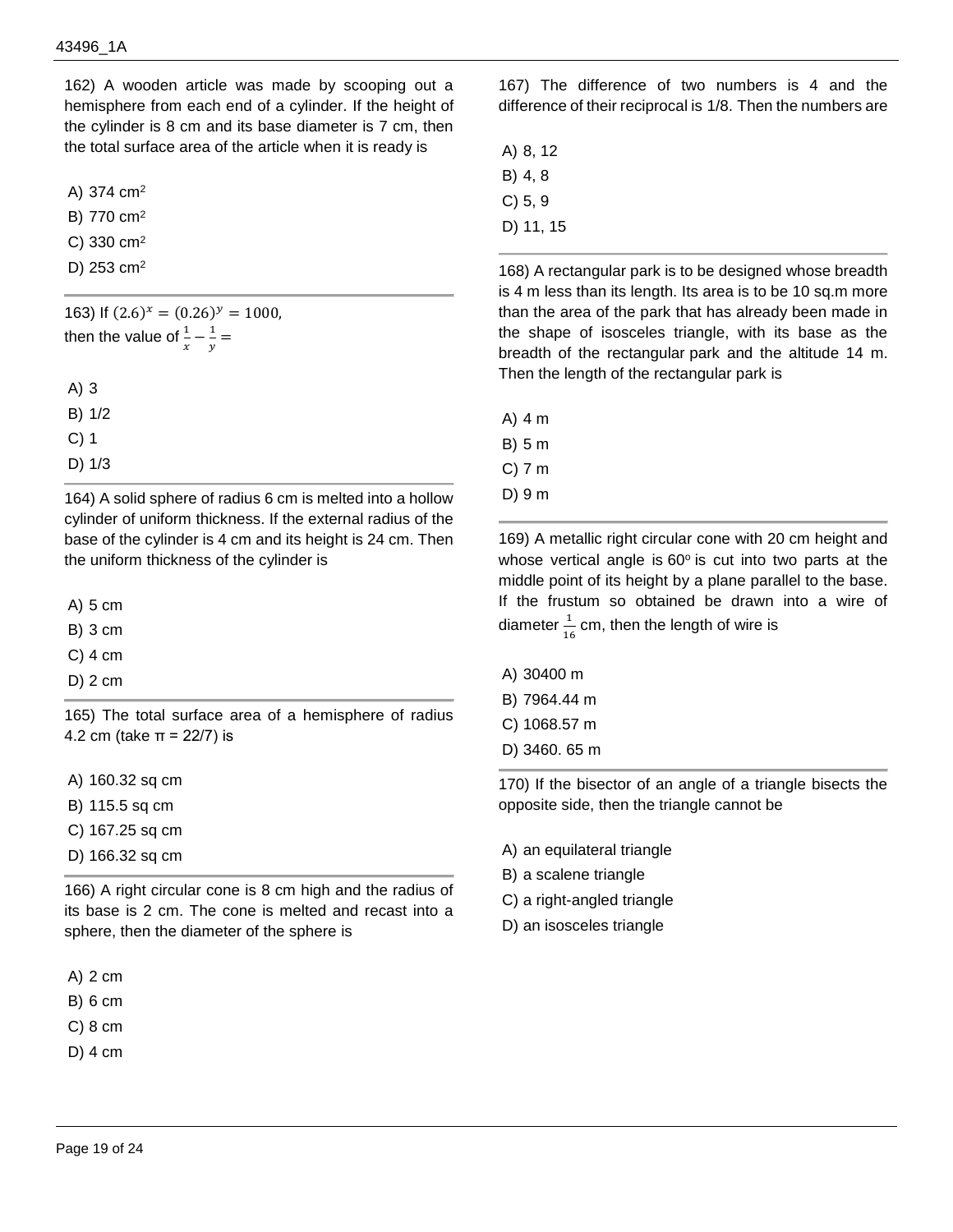171) A conical vessel of radius 5 cm and height 12 cm is completely filled with water. A sphere is lowered into the water and its size is such that when it touches the sides, it is just immersed, the fraction of water overflows is

A) 3/8

B) 40/81

C) 53/81

D) 63/8

172) In the triangle ΔABC**,** DE || BC and 5AD = DB. If  $AC = 4.8$  cm, then  $AE =$ 

A) 2.1 cm

B) 3.5 cm

C) 0.8 cm

D) 1.2 cm

173) If the radii of the circular ends of a conical bucket which is 48 cm high are 21 cm and 7 cm, then the capacity of the bucket (take  $\pi = 22/7$ ) is

A) 48510 cm<sup>3</sup>

B)  $10459 \text{ cm}^3$ 

C) 25667  $cm<sup>3</sup>$ 

D)  $32032 \text{ cm}^3$ 

174) A tent of height 3.3 m is in the form of a right circular cylinder of diameter 12 m and height 2.2 m, surmounted by a right circular cone of the same diameter, then the cost of the canvas of the tent at the rate of Rs. 600 per  $m<sup>2</sup>$  is

A) Rs. 1,18,000

B) Rs. 1,18,800

- C) Rs. 8,31,600
- D) Rs. 2,30,000

175) The radius of a conical tent is 3 m and its height is 4 m. Then the length of canvas used in making the tent if width of canvas is 4 m ( $\pi$  =22/7) is

A) 134.2 m

B) 11.78 m

C) 22.72 m

D) 150.40 m

176) Radha whose height is 150 cm is going away from a lamp post at a speed of 1.5 m/sec. If the lamp post is 3.5 m on the ground, then the length of her shadow after 4 seconds is

A) 3.5 m

B) 2 m

C) 4.5 m

D) 1.9 m

177) In equilateral triangle ABC, the side BC is trisected at D, such that  $BC = 3BD$ , then  $7AB^2 =$ 

A) 9AD<sup>2</sup>

B) 5BC<sup>2</sup>

C) 4DE<sup>2</sup>

D) 3AD<sup>2</sup>

178) ABC is a right-angled triangle, right angled at C. If *x* is the length of the perpendicular from C to AB and AB =  $c$ , BC =  $a$  and CA =  $b$ , then  $\frac{1}{x^2}$  =

| A) $\frac{1}{ }$ | $\overline{ab}$                    |  |
|------------------|------------------------------------|--|
|                  | B) $\frac{1}{a^2} + \frac{1}{b^2}$ |  |
|                  | C) $a^2 + b^2$                     |  |
|                  | D) $a^2 - b^2$                     |  |

179) If  $\alpha$  and  $\beta$  are the zeroes of the polynomial x<sup>2</sup>+4x+3, the polynomial whose zeroes are  $(1 + \beta/\alpha)$  and  $(1 + \alpha/\beta)$ is

A) x<sup>2</sup>-11x+30 B)  $4x^2-4x-3$  $C)$  3x<sup>2</sup>-16x+16 D)  $7x^2 - 22x + 7$ 

180) The sum of two natural numbers is 6. If the sum of their reciprocals is 6/5, the numbers are

A) 4 and 2

B) 5 and 1

- C) 3 each
- D) NOT possible to determine.